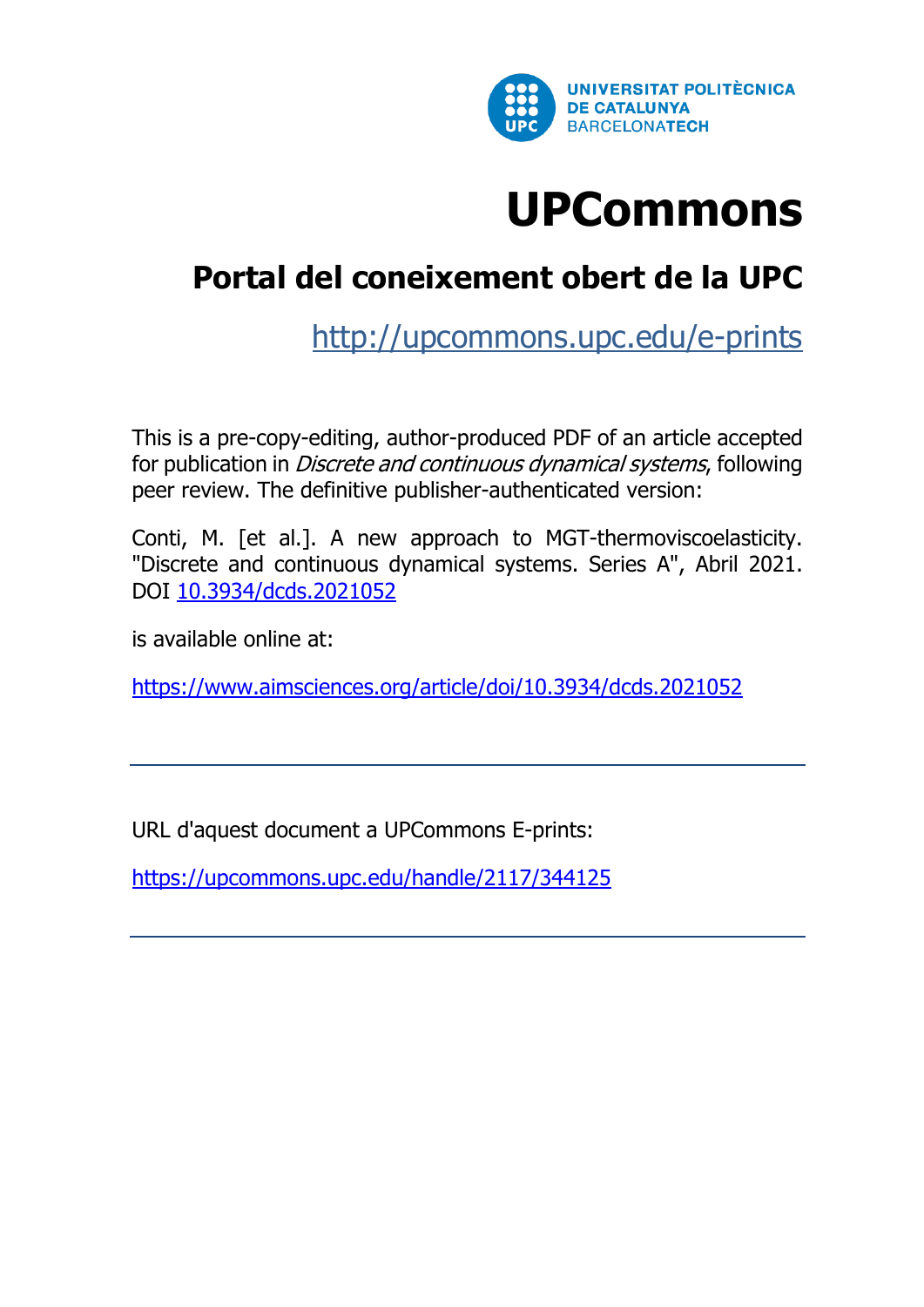## **A NEW APPROACH TO MGT-THERMOVISCOELASTICITY**

#### MONICA CONTI, VITTORINO PATA, MARTA PELLICER, RAMON QUINTANILLA

Abstract. In this paper we discuss some thermoelastic and thermoviscoelastic models obtained from the Gurtin theory, based on the invariance of the entropy under time reversal. We derive differential systems where the temperature and the velocity are ruled by generalized versions of the Moore-Gibson-Thompson equation. In the one-dimensional case, we provide a complete analysis of the evolution, establishing an existence and uniqueness result valid for any choice of the constitutive parameters. This result turns out to be new also for the MGT equation itself. Then, under suitable assumptions on the parameters, corresponding to the subcritical regime of the system, we prove the exponential stability of the related semigroup.

#### 1. INTRODUCTION

A well-known drawback of the classical Fourier heat conduction law lies in the paradox of the instantaneous propagation of thermal waves, which conflicts with the basic principles of physics. Several authors tried in the years to overcome this difficulty, and a number of alternative theories of thermoelasticity and thermoviscoelasticity have been proposed. In this direction, we may recall the theory of Lord and Shulman [22], based on the Maxwell-Cattaneo law, or the one of Green and Lindsay [10], where the authors propose a second order in time hyperbolic equation for the energy (see also [23]). Both theories are strongly hyperbolic, and predict (as desired) that thermoelastic waves propagate with finite speed.

More recently, Green and Naghdi [11, 12, 13] devised three new theories, based on the axioms of thermomechanics, referred to as type I, type II and type III, respectively. The main difference among them is determined by the considered family of independent variables. The linear version of type I agrees with classical thermoelasticity. Type II is also called thermoelasticity without energy dissipation, as the energy is conserved. This theory takes as a new independent variable the gradient of the thermal displacement, that is, the integrated temperature gradient. The most general theory is the type III one, enclosing the former two as limiting cases. Here the independent variables are the gradient of the displacement, the gradient of the thermal displacement, the gradient of the temperature and the temperature. These theories became very popular, and nowadays the number of contributions about them in the literature is huge.

At the beginning of the Seventies of the last century, Gurtin [14] proposed a thermoelastic theory based on the so-called invariance under temporal inversion of the production of the entropy. In contrast with the abovementioned theories, this one has received a limited attention. Still, we can recall the works [1, 17]. In spite of that, as we will see later,

<sup>2010</sup> *Mathematics Subject Classification.* 35B40, 35Q74, 74D05, 74F05.

*Key words and phrases.* Moore-Gibson-Thompson equation, thermoelasticity, thermoviscoelasticity, solution semigroup, exponential stability.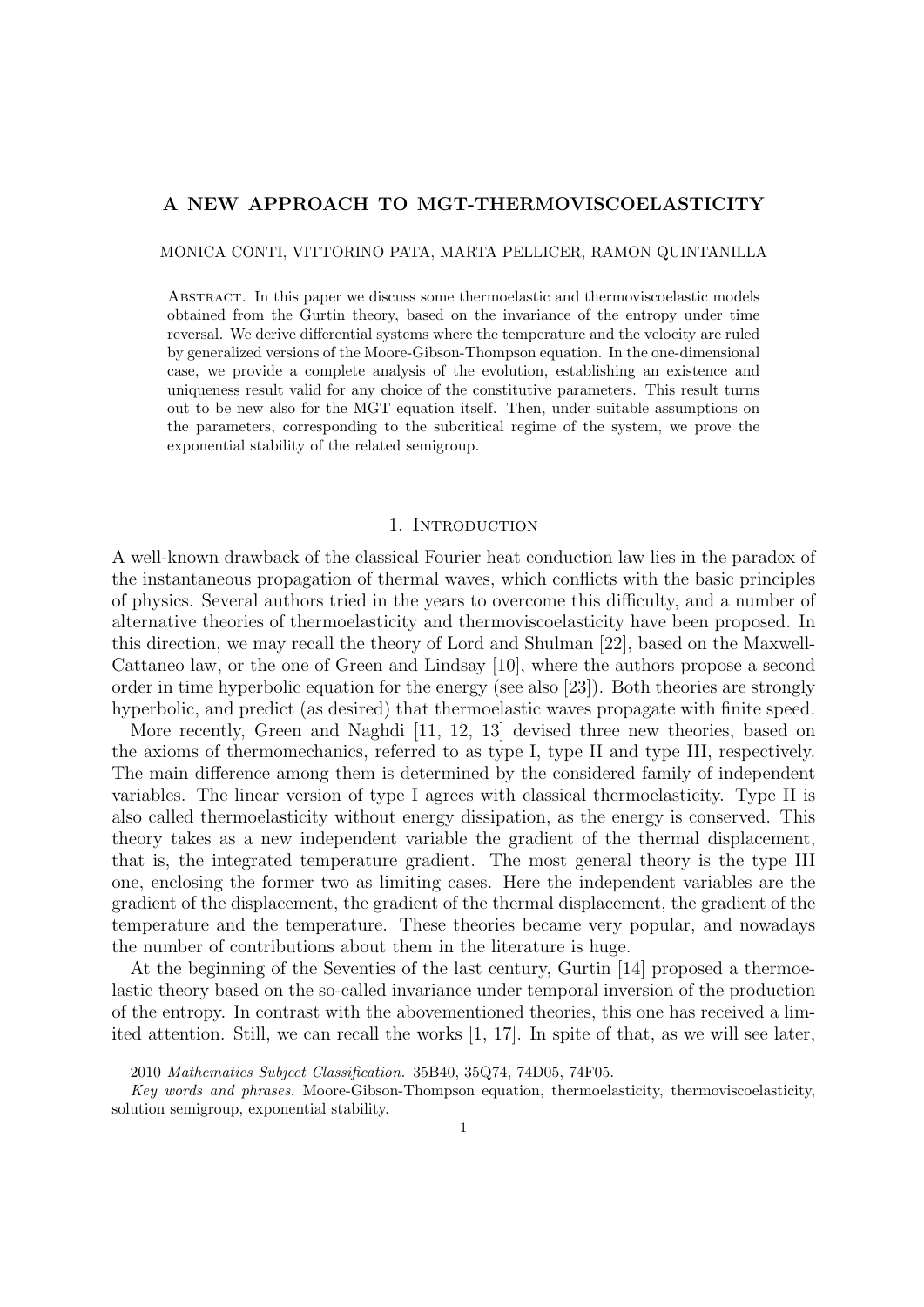the linear version of the type II theory can be seen as a particular case of the Gurtin's proposal. And the same can be said about the Moore-Gibson-Thompson (MGT) theory, which is lately encountering a great success (see [5, 4, 27, 31]).

Indeed, one of our goals is to emphasize the power of the Gurtin theory, which allows to obtain many interesting differential systems, currently under deep study. Accordingly, we present some thermoelastic and thermoviscoelastic models showing that, within the framework of Gurtin, equations of MGT type arise in a natural way. Then, for the sake of simplicity, we restrict our attention to one-dimensional thermoviscoelasticity, and we prove a general well-posedness result, without any restriction on the parameters of the differential system. In the physical situation where the parameters are strictly positive, and fulfill suitable assumptions (borrowed from the MGT theory), we show that the system generates a contraction semigroup of bounded linear operators, which turns out to be exponentially stable as well. For a particular choice of the structural parameters, we rediscover thermoelasticity.

**Notation.** Along this work, we will denote a vector  $\mathbf{v} = (v_1, \dots v_N) \in \mathbb{R}^N$  by its generic  $i$ <sup>th</sup>-component *v*<sub>*i*</sub>. Given any function  $u = u(x, t)$ , we will write  $\partial_i u$  to mean its derivative with respect to the space variable  $x_i$ , and  $\dot{u}$  to mean the derivative in time. We will also employ the Einstein notation, where  $\partial_i v_i = \text{div } v$ .

# 2. Models of MGT Type

2.1. **The Moore-Gibson-Thompson equation.** We begin by briefly discussing the Moore-Gibson-Thompson (MGT) equation, that will arise in the thermoelastic and thermoviscoelastic models treated in this paper. Written in an abstract form, it reads

(2.1) 
$$
\ddot{u} + \alpha \ddot{u} + \beta A \dot{u} + \gamma A u = 0,
$$

where *A* is a strictly positive operator on some Hilbert space *H*, and  $\alpha, \beta, \gamma > 0$  are given constants. The MGT equation (2.1) has been originally introduced in connection with fluids mechanics [33], ruling the evolution of the acoustic velocity potential in thermally relaxing fluids (see also [19]). Nonetheless, it serves also as a model to describe the behavior of the displacement in certain viscoelastic materials (see [3, 7, 9, 23, 28]), as well as of the temperature displacement in type III heat conduction with a relaxation parameter (see [5, 31]). The feature of (2.1) is very peculiar, and strongly depends on the choice of the three constitutive parameters. A main role is played by the so-called stability number

$$
\varkappa = \alpha \beta - \gamma.
$$

Indeed, although the equation is well posed for all  $\alpha, \beta, \gamma > 0$ , the asymptotic behavior of the solutions (or of the related energy) is dramatically different when  $\varkappa$  is positive or negative. Indeed, in the more physical case where  $x > 0$ , referred to as the subcritical regime, the solutions exhibit an exponential decay as time goes to infinity. On the contrary, in the supercritical regime  $x < 0$ , there are solutions whose energy blows up exponentially fast. The critical case  $\varkappa = 0$  sits in between: the equation generates a strongly continuous semigroup which can be proved to be bounded, but it is not stable, for there is a conserved pseudoenergy. We address the reader to the papers [2, 3, 6, 7, 8, 19, 20, 24, 28, 29] for more details on this topic.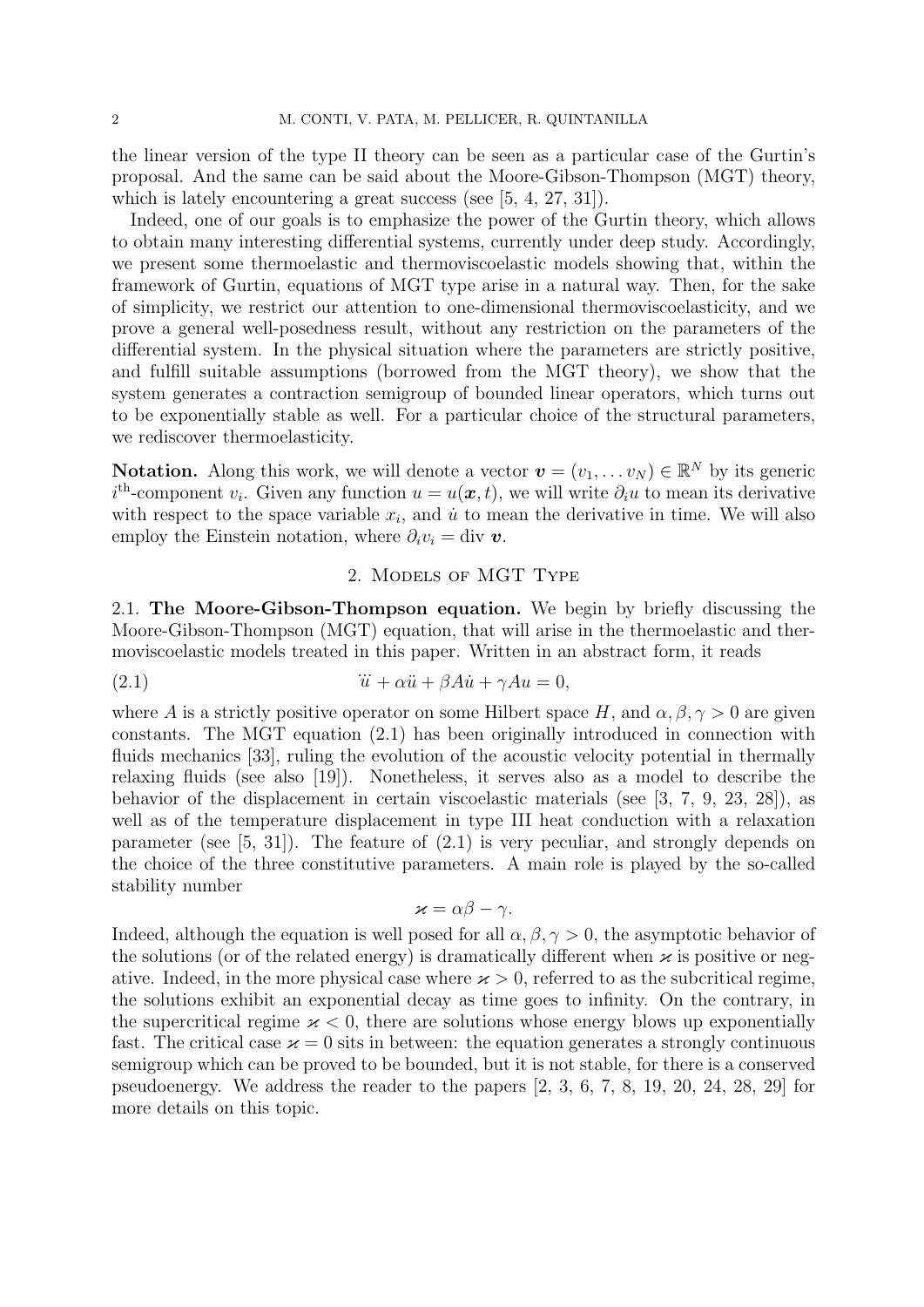2.2. **MGT-thermoelasticity and thermoviscoelasticity.** Our focus is the study of the dynamics in an elastic or a viscoelastic heat conductor of mass density  $\rho > 0$  occupying a volume  $\Omega \subset \mathbb{R}^N$  at rest, within the linear theory of Gurtin [14]. We present here three models, whose physical derivations will be discussed in detail in the final Appendix. The two variables in play are the (relative) temperature  $\theta$  and the velocity vector  $u_i$ . The *star* and *hat* quantities appearing in the following systems are time-independent tensors, some of which required to be positive definite, and whose physical meanings are addressed in the Appendix, whereas  $\tau > 0$  is a small relaxation time.

• The first model is the system of thermoelasticity without energy dissipation, otherwise called of type II (see Subsection A.1):

(2.2) 
$$
\begin{cases} \rho \ddot{u}_i = \partial_j \left[ c_{ijrs}^* \partial_s u_r - l_{ij}^* \dot{\theta} \right], \\ a^* \ddot{\theta} = \partial_i \left[ k_{ij}^* \partial_j \theta \right] - l_{ij}^* \partial_j \dot{u}_i. \end{cases}
$$

• The second one is the general model of MGT-thermoelasticity, where the temperature obeys to an equation of MGT type (see Subsection A.2):

(2.3) 
$$
\begin{cases} \rho \ddot{u}_i = \partial_j \left[ c^*_{ijrs} \partial_s u_r - l^*_{ij} \dot{\theta} \right], \\ a^* \tau \ddot{\theta} + a^* \ddot{\theta} = \partial_i \left[ k^*_{ij} \partial_j \theta + \hat{k}_{ij} \partial_j \dot{\theta} \right] - l^*_{ij} (\partial_j \dot{u}_i + \tau \partial_j \ddot{u}_i). \end{cases}
$$

In fact, introducing the variable  $z_i = u_i + \tau \dot{u}_i$ , and adding the first equation to its timederivative multiplied by  $\tau$ , the latter system can be more conveniently written in the form

(2.4) 
$$
\begin{cases} \rho \ddot{z}_i = \partial_j \left[ c^*_{ijrs} \partial_s z_r - l^*_{ij} \dot{\theta} - l^*_{ij} \tau \ddot{\theta} \right], \\ a^* \tau \ddot{\theta} + a^* \ddot{\theta} = \partial_i \left[ k^*_{ij} \partial_j \theta + \hat{k}_{ij} \partial_j \dot{\theta} \right] - l^*_{ij} \partial_j \dot{z}_i. \end{cases}
$$

• The third model describes MGT-thermoviscoelasticity, combining two equations of MGT type, both in the velocity  $u_i$  and in the temperature  $\theta$  (see Subsection A.3):

(2.5) 
$$
\begin{cases} \tau \rho \ddot{u}_i + \rho \ddot{u}_i = \partial_j \left[ c_{ijrs}^* \partial_s u_r + \hat{c}_{ijrs} \partial_s \dot{u}_r \right] - \partial_j \left[ l_{ij}^* \dot{\theta} + \hat{l}_{ij} \ddot{\theta} \right], \\ \hat{a} \ddot{\theta} + a^* \ddot{\theta} = \partial_i \left[ k_{ij}^* \partial_j \theta + \hat{k}_{ij} \partial_j \dot{\theta} \right] - \partial_j \left[ l_{ij}^* \dot{u}_i + \hat{l}_{ij} \ddot{u}_i \right]. \end{cases}
$$

A particular instance of (2.5) that we want to highlight is when

$$
\tau a^* = \hat{a} \qquad \text{and} \qquad \tau l_{ij}^* = \hat{l}_{ij}.
$$

In that case, the system turns into

$$
\begin{cases}\n\tau \rho \ddot{u}_i + \rho \ddot{u}_i = \partial_j \left[ c_{ijrs}^* \partial_s u_r + \hat{c}_{ijrs} \partial_s \dot{u}_r \right] - \partial_j \left[ l_{ij}^* \dot{\theta} + \tau l_{ij}^* \ddot{\theta} \right], \\
\tau a^* \ddot{\theta} + a^* \ddot{\theta} = \partial_i \left[ k_{ij}^* \partial_j \theta + \hat{k}_{ij} \partial_j \dot{\theta} \right] - \partial_j \left[ l_{ij}^* \dot{u}_i + \tau l_{ij}^* \ddot{u}_i \right].\n\end{cases}
$$

Here, the two MGT equations possess the same speed of diffusion  $1/\tau$ . The physical condition in order for the two MGT equations to stand in the subcritical regime translates into requiring that both tensors

$$
\hat{c}_{ijrs} - \tau c_{ijrs}^* \qquad \text{and} \qquad \hat{k}_{ij} - \tau k_{ij}^*
$$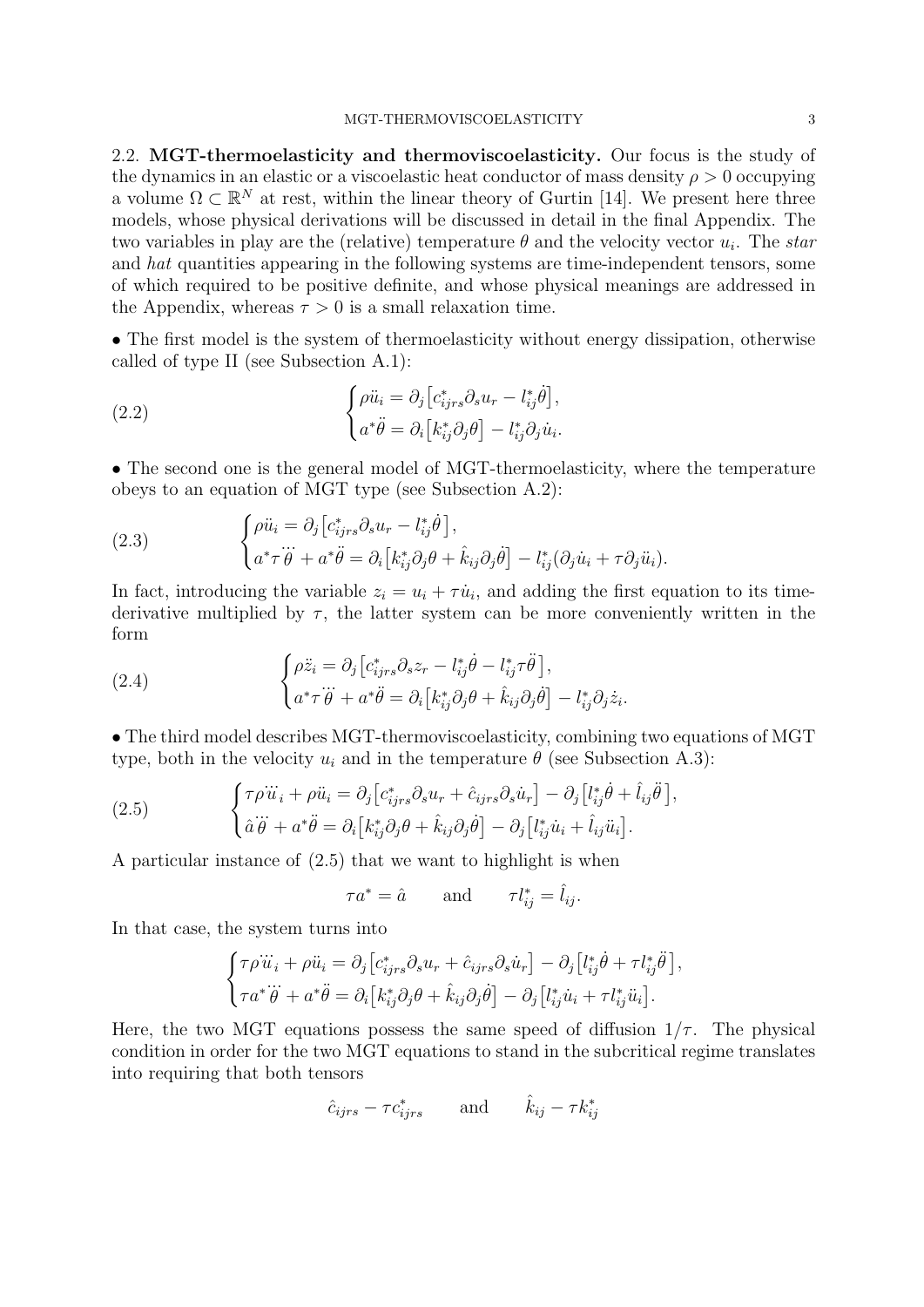are positive definite. If instead we have the equality

$$
\hat{c}_{ijrs} = \tau c_{ijrs}^*,
$$

we recover (2.4) by setting  $z_i = u_i + \tau \dot{u}_i$ .

Summarizing, MGT-thermoviscoelasticity reduces to MGT-thermoelasticity when the MGT equation for the velocity is in the critical regime. If the equation for the temperature is critical as well, then the dissipation is completely lost, and we fall into the case of thermoelasticity of type II.

2.3. **Goal of the paper.** In this work, we will perform a detailed analysis of the onedimensional version of (2.5), assuming also that the material is homogeneous, hence the parameters are independent of the space variable. Accordingly, (2.5) becomes

(2.6) 
$$
\begin{cases} \rho \tau \ddot{u} + \rho \ddot{u} - \hat{c} \dot{u}_{xx} - c^* u_{xx} = -l^* \dot{\theta}_x - \hat{l} \ddot{\theta}_x, \\ \hat{a} \dddot{\theta} + a^* \ddot{\theta} - \hat{k} \dot{\theta}_{xx} - k^* \theta_{xx} = -l^* \dot{u}_x - \hat{l} \ddot{u}_x. \end{cases}
$$

In fact, our analysis will also cover the one-dimensional version of  $(2.4)$ , as well as of  $(2.2)$ , both obtained as particular cases of (2.6), for an appropriate choice of the parameters (see also the forthcoming Remarks 6.3 and 6.5).

Our main results can be subsumed as follows:

*⋄* We prove the well-posedness of system (2.6) under the sole positivity restriction

$$
\hat{a} > 0, \quad \hat{c} > 0, \quad \hat{k} > 0.
$$

In particular, in absence of coupling (i.e.,  $l^* = \hat{l} = 0$ ), this provides a result which is new also for the MGT equation itself.

- *⋄* Assuming instead the positivity of all the parameters, and within the subcritical condition for the MGT equations involved, we show that the solution semigroup generated by (2.6) is exponentially stable.
- *⋄* With a different technique, due to the fact that now one of the equations is critical, we obtain the exponential stability of the solution semigroup generated by the onedimensional version of the thermoelastic system (2.4).

**Remark 2.1.** Although here for simplicity we restrict to the one-dimensional analysis, the multiplier and the semigroup techniques used in the forthcoming proofs extend with no essential changes to the *N*-dimensional case at least if the material is homogeneous. In fact, we could say that the great advantage of the dimension one is mostly notational, besides a more immediate treatment of the boundary conditions.

#### 3. MGT-Thermoviscoelasticity: The 1-D Case

Without loss of generality, we will work on the space domain  $\Omega = (0, \pi)$ .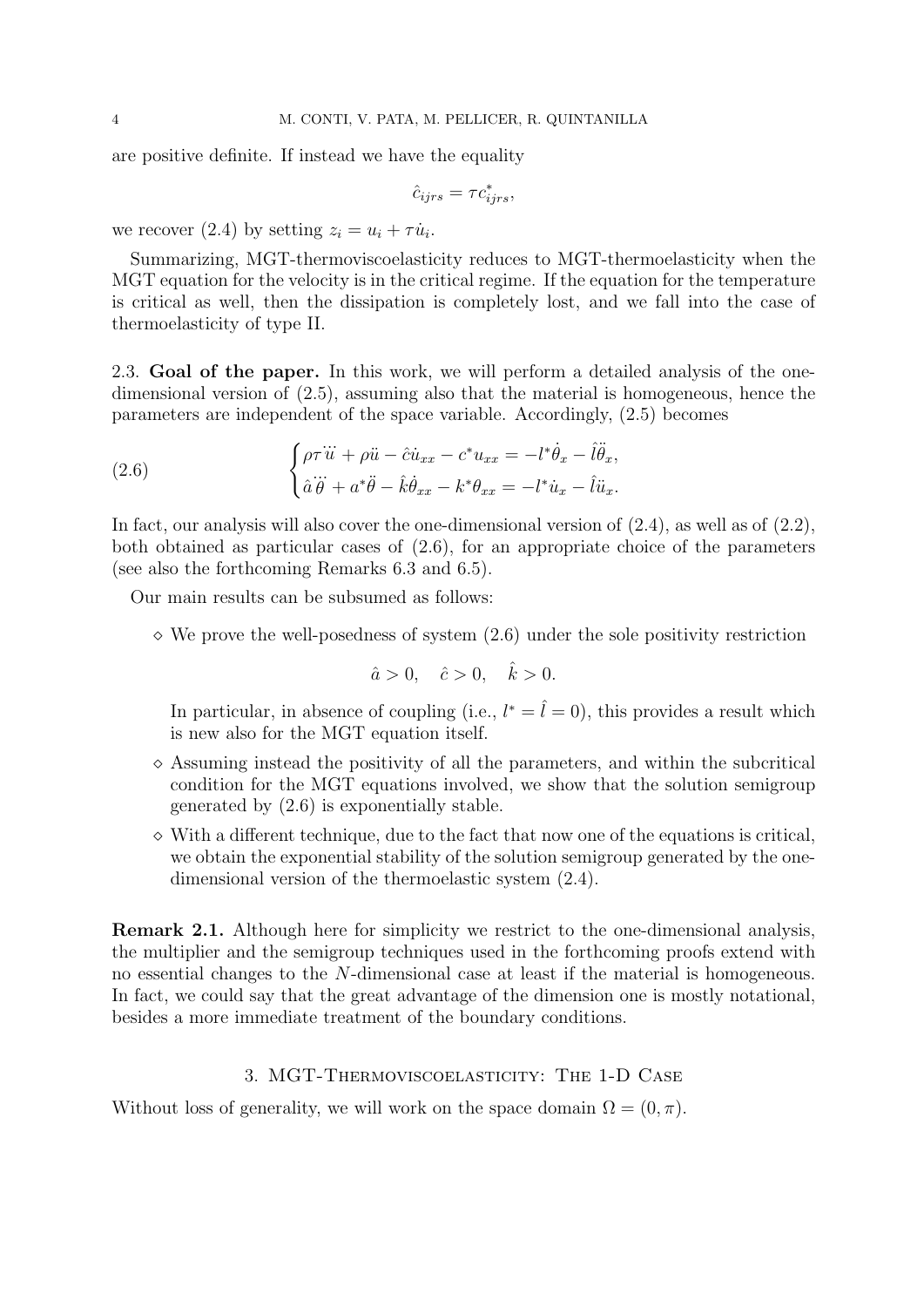3.1. **Notation.** Let  $H = L^2(0, \pi)$  be the Hilbert space of square summable functions on the interval  $(0, \pi)$ , and let  $H^1 = H_0^1(0, \pi)$  be the Sobolev space of square summable functions  $u$  on  $(0, \pi)$ , along with their derivatives, with the boundary condition

$$
u(0) = u(\pi) = 0.
$$

We denote by  $||u||$  and  $\langle u, v \rangle$  the norm and the inner product in *H*. In view of the Poincaré inequality

$$
||u|| \le ||u_x||, \quad \forall u \in H^1,
$$

the norm and the inner product in  $H^1$  read  $||u_x||$  and  $\langle u_x, v_x \rangle$ , respectively. The phase space of our problem will be the product Hilbert space

$$
\mathcal{H} = H^1 \times H^1 \times H \times H^1 \times H^1 \times H,
$$

endowed with the standard Euclidean product norm

$$
||(u, v, w, \theta, \phi, \psi)||_{\mathcal{H}}^{2} = ||u_{x}||^{2} + ||v_{x}||^{2} + ||w||^{2} + ||\theta_{x}||^{2} + ||\phi_{x}||^{2} + ||\psi||^{2}.
$$

3.2. **The system.** Aiming to adopt a notation closer to one of the vast MGT literature, and in analogy with Subsection 2.1, we divide the first equation of (2.6) by  $\rho\tau$ , and the second one by  $\hat{a}$ . Then, setting

$$
\alpha = \frac{1}{\tau}, \ \beta = \frac{\hat{c}}{\rho \tau}, \ \gamma = \frac{c^*}{\rho \tau}, \ \ p = \frac{l^*}{\rho \tau}, \ \ q = \frac{\hat{l}}{\rho \tau}, \ \ \hat{\alpha} = \frac{a^*}{\hat{a}}, \ \ \hat{\beta} = \frac{\hat{k}}{\hat{a}}, \ \ \hat{\gamma} = \frac{k^*}{\hat{a}}, \ \ \eta = \frac{\rho \tau}{\hat{a}},
$$

we rewrite (2.6) as

(3.1) 
$$
\begin{cases} \ddot{u} + \alpha \ddot{u} - \beta \dot{u}_{xx} - \gamma u_{xx} = -p \dot{\theta}_x - q \ddot{\theta}_x, \\ \ddot{\theta} + \hat{\alpha} \ddot{\theta} - \hat{\beta} \dot{\theta}_{xx} - \hat{\gamma} \theta_{xx} = -\eta p \dot{u}_x - \eta q \ddot{u}_x. \end{cases}
$$

System (3.1) is equipped with the Dirichlet boundary conditions

(3.2) 
$$
u(0,t) = u(\pi, t) = \theta(0,t) = \theta(\pi, t) = 0,
$$

and fulfills the initial conditions assigned at the initial time  $t = 0$ 

(3.3)  

$$
\begin{cases}\nu(x, 0) = u_0(x), \\
v(x, 0) = v_0(x), \\
w(x, 0) = w_0(x), \\
\theta(x, 0) = \theta_0(x), \\
\phi(x, 0) = \phi_0(x), \\
\psi(x, 0) = \psi_0(x),\n\end{cases}
$$

where  $u_0, v_0, w_0, \theta_0, \phi_0, \psi_0 : [0, \pi] \to \mathbb{R}$  are prescribed data. As far as the parameters in play are concerned, we assume

$$
\beta, \hat{\beta}, \eta > 0
$$
 and  $\alpha, \hat{\alpha}, \gamma, \hat{\gamma}, p, q \in \mathbb{R}$ .

**Remark 3.1.** It is worth noting that the axioms of thermomechanics do not imply the positivity of  $\gamma$  and  $\hat{\gamma}$ . It is therefore relevant also from the physical viewpoint to clarify the qualitative properties of (3.1) for arbitrary values of those parameters.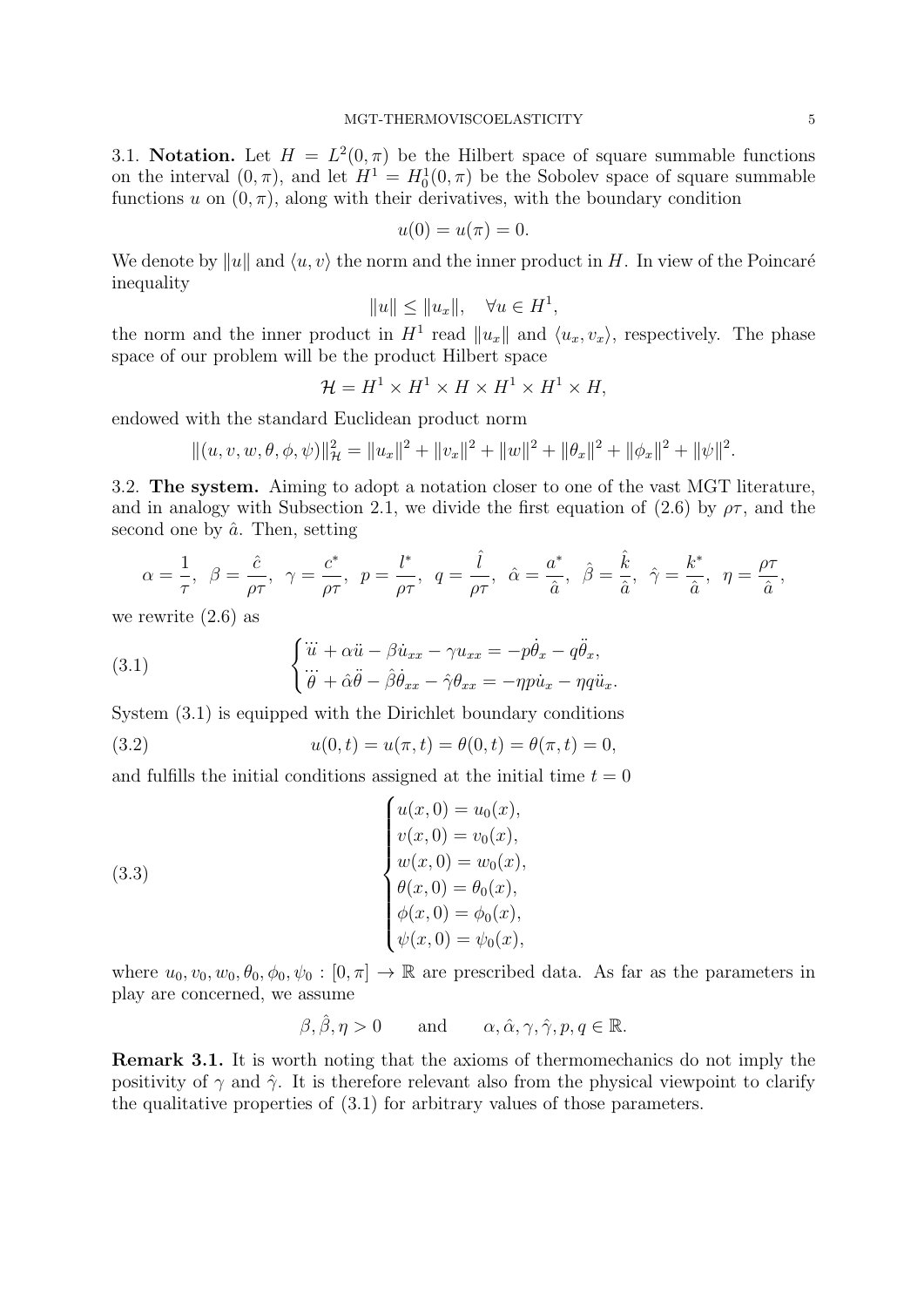**Remark 3.2.** With this choice of the parameters, the two MGT equations have equal wave-speed when  $\alpha = \hat{\alpha}$ . In which case, the one-dimensional version of the thermoelastic system (2.4) is recovered if one further assumes  $p = \alpha q$  and  $\alpha \beta = \gamma$ , being the latter the critical condition for the first equation.

The following well-posedness theorem holds.

**Theorem 3.3.** *For any fixed time T >* 0 *and any vector of initial data*

$$
\boldsymbol{u}_0=(u_0,v_0,w_0,\theta_0,\phi_0,\psi_0)\in\mathcal{H},
$$

*the Cauchy problem* (3.1)*-*(3.3) *admits a unique solution*

$$
\boldsymbol{u}(t)=(u(t),\dot{u}(t),\ddot{u}(t),\theta(t),\dot{\theta}(t),\ddot{\theta}(t))\in\mathcal{C}([0,T],\mathcal{H}),
$$

*continuously depending on*  $u_0$ *.* 

Accordingly, the boundary value problem  $(3.1)-(3.2)$  generates a strongly continuous semigroup of bounded linear operators

$$
S(t): \mathcal{H} \to \mathcal{H}
$$

acting by the rule

$$
S(t)\boldsymbol{u}_0=\boldsymbol{u}(t).
$$

Such a semigroup, without any further assumption on the parameters, is in general unbounded.

**Remark 3.4.** As we said, the well-posedness is obtained without any restriction on the structural parameters, with the exception of  $\beta$ ,  $\hat{\beta}$ ,  $\eta$ , which have to be strictly positive. The condition  $\eta > 0$  is necessary, otherwise the coupling is destroyed. We now see that  $\beta > 0$  is necessary as well. Indeed, if we set  $v = \dot{u}$ , we can write the first equation of (3.1) in the form of a wave equation

$$
\ddot{v} - \beta v_{xx} = f,
$$

which is well-posed only if  $\beta > 0$ . The same argument applies for the second equation, yielding  $\hat{\beta} > 0$ . In particular, by choosing  $p = q = 0$  in (3.1), we establish a well-posedness result for the MGT equation (2.1) within the sole assumption  $\beta > 0$ .

3.3. **Proof of Theorem 3.3.** The proof is quite technical, so let us first give a road map addressing the main points.

**-** The first step consists in rendering all the parameters positive, so to fall into the classical MGT scheme. To this end, a "pumping" technique is needed, with the price of inheriting some extra lower order terms with the bad sign in the equations.

**-** It is then crucial to construct a new norm in *H*, equivalent to the natural one, along the line of what is commonly done to treat the case of a single MGT equation.

**-** Finally, we introduce the new variables *z* and *ζ*, allowing to rephrase the system as two coupled wave-type equations, plus lower order terms. At this point, we can exploit the classical multipliers, that is,  $\dot{z}$  and  $\zeta$ .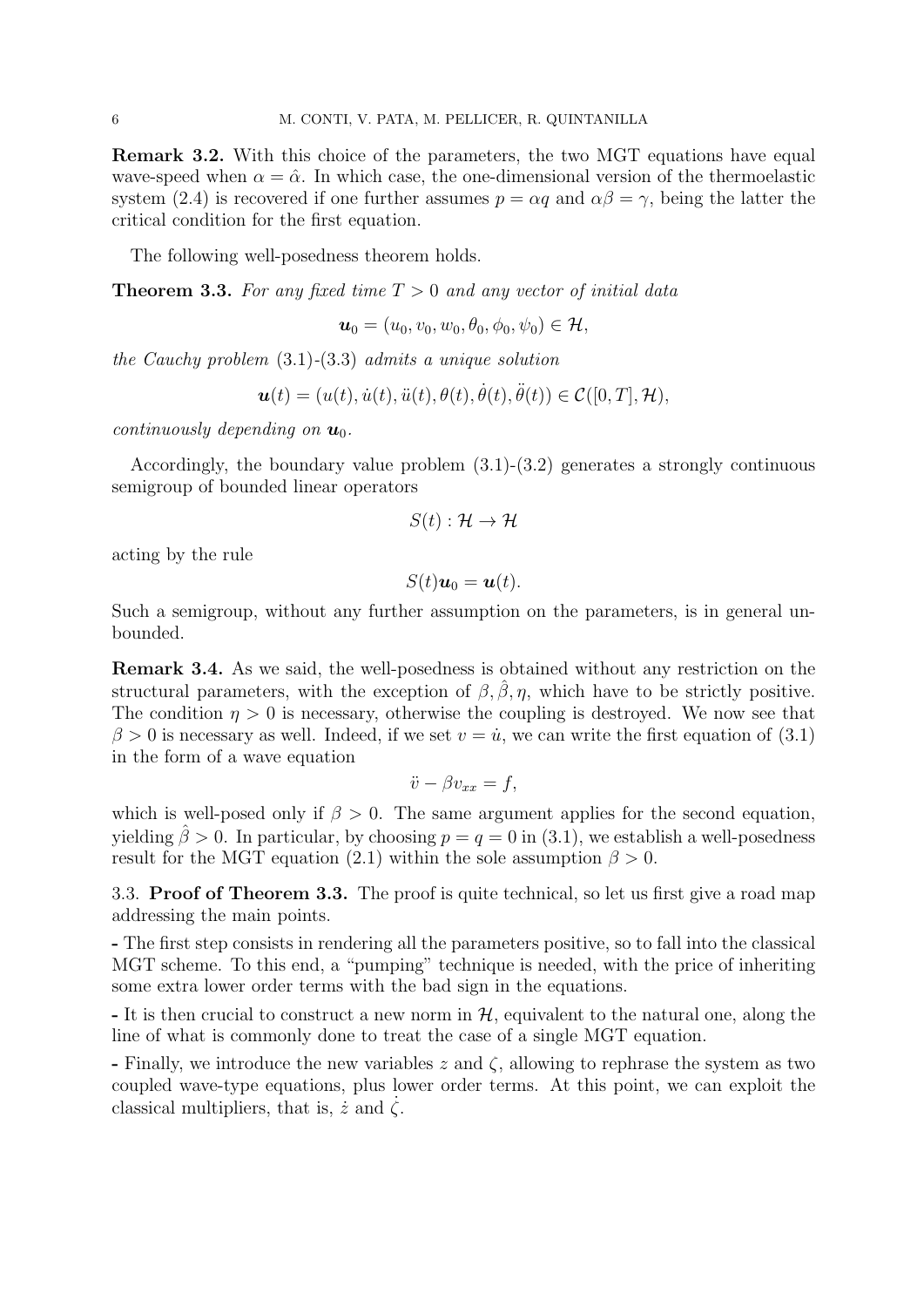**Remark 3.5.** Differently from what happens in most models in the literature, the present coupling is generally not fully helpful. In particular, it might not be able to transfer damping in a satisfactory way between the two equations. Indeed, what typically occurs is that the coupling terms cancel each other when performing the basic energy estimate. On the contrary, here some residual terms remain, which play against dissipation. This feature renders the identification of the good equivalent norm quite challenging.

We are now ready to start the proof. First, we choose  $r \geq 0$  large enough that

$$
\gamma_r = \gamma + r > 0 \quad \text{and} \quad \hat{\gamma}_r = \hat{\gamma} + r > 0.
$$

Next, we arbitrarily select  $\varepsilon > 0$ , and we set

$$
\alpha_m = \alpha + m.
$$

The value  $m \geq 0$  is taken large enough that  $\alpha_m > 0$ ,

(3.4) 
$$
\varkappa = \alpha_m \beta - \gamma_r > r \sqrt{\alpha_m},
$$

(3.5) 
$$
\kappa = \alpha_m \hat{\beta} - \hat{\gamma}_r > r \sqrt{\alpha_m},
$$

and the following inequalities hold:

(3.6) 
$$
\sqrt{\alpha_m} > \frac{r}{\gamma_r} \frac{(1+\varepsilon)}{\varepsilon} \left[ 1 + \frac{2(1+\varepsilon)\gamma_r}{\varepsilon(\varkappa - r\sqrt{\alpha_m})} \right],
$$

(3.7) 
$$
\sqrt{\alpha_m} > \frac{r}{\hat{\gamma}_r} \left[ 1 + \frac{2\hat{\gamma}_r}{\kappa - r\sqrt{\alpha_m}} \right].
$$

Finally, we choose  $n \geq 0$  large enough that

$$
\hat{\alpha}_n = \hat{\alpha} + n \ge \alpha_m,
$$

and

(3.8) 
$$
\omega = \alpha_m(\hat{\alpha}_n - \alpha_m) \ge \frac{1+\varepsilon}{\varkappa} \eta \alpha_m (p - \alpha_m q)^2.
$$

The key ingredient is a suitable equivalent norm in *H*.

**Lemma 3.6.** *For*  $u = (u, v, w, \theta, \phi, \psi) \in \mathcal{H}$ *, the function* 

$$
|\boldsymbol{u}|_{\mathcal{H}}^2 = \eta \alpha_m ||w + \alpha_m v||^2 + \eta \gamma_r ||v_x + \alpha_m u_x||^2 + \eta \varkappa ||v_x||^2
$$
  
+  $\alpha_m ||\psi + \alpha_m \phi||^2 + \hat{\gamma}_r ||\phi_x + \alpha_m \theta_x||^2 + \kappa ||\phi_x||^2 + \omega \alpha_m ||\phi||^2$   
-  $2\eta r \alpha_m \langle u_x, v_x \rangle - 2r \alpha_m \langle \theta_x, \phi_x \rangle - 2\eta \alpha_m (p - \alpha_m q) \langle v_x, \phi \rangle$ 

*defines a norm in H which is equivalent to the original one.*

*Proof.* On account of the Cauchy-Schwarz and the Poincaré inequalities, it is apparent that

$$
|\boldsymbol{u}|_{\mathcal{H}} \leq C ||\boldsymbol{u}||_{\mathcal{H}},
$$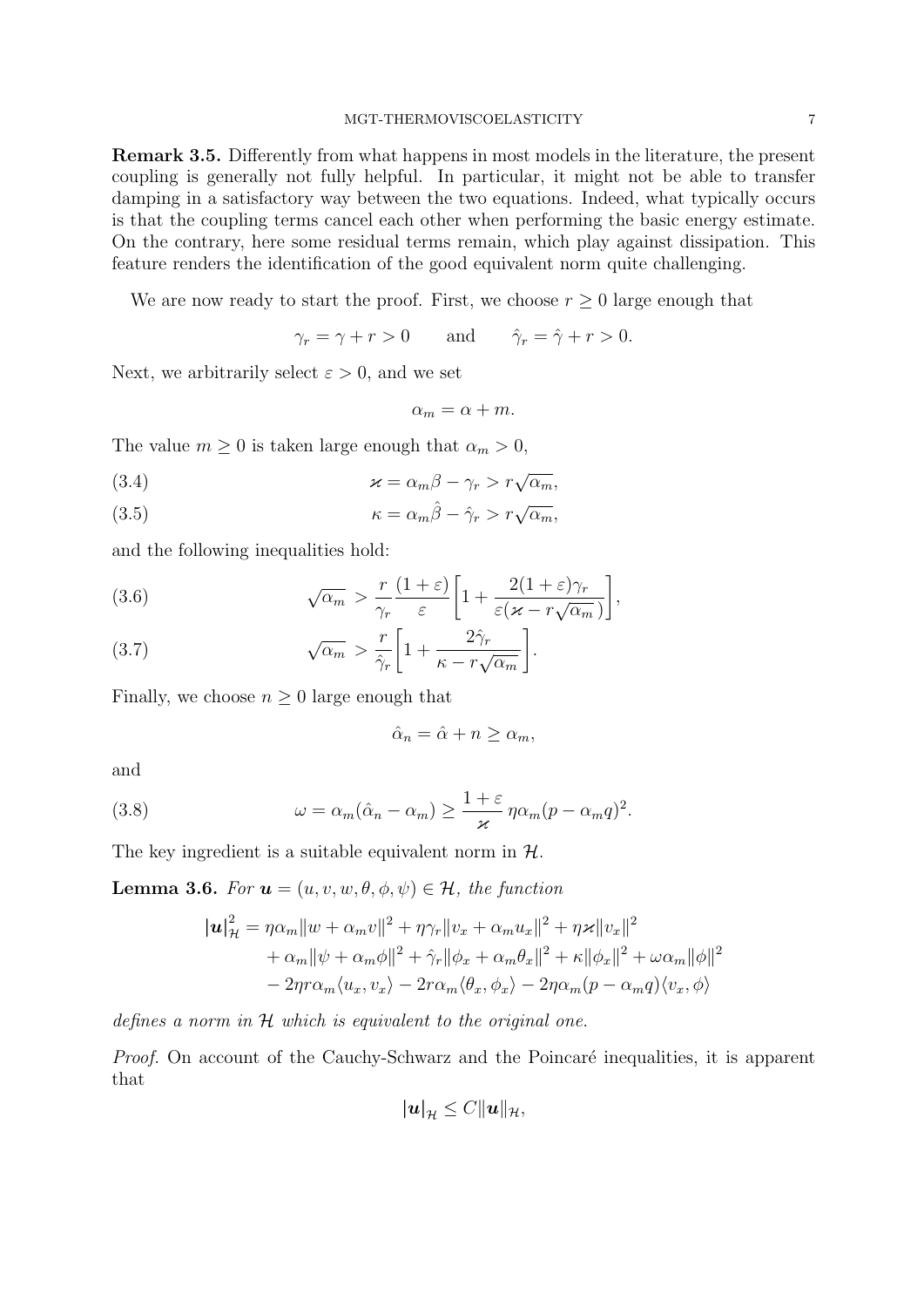for some  $C > 0$ . So, we are left to attain the converse. By the Young inequality, used several times hereafter,

$$
-2\eta r\alpha_m \langle u_x, v_x \rangle \ge -\frac{\eta (1+\varepsilon)r}{\varepsilon} \sqrt{\alpha_m^3} ||u_x||^2 - \frac{\eta \varepsilon r}{1+\varepsilon} \sqrt{\alpha_m} ||v_x||^2,
$$
  

$$
-2r\alpha_m \langle \theta_x, \phi_x \rangle \ge -r\sqrt{\alpha_m^3} ||\theta_x||^2 - r\sqrt{\alpha_m} ||\phi_x||^2.
$$

Besides, we estimate the last term of  $|u|_{\mathcal{H}}^2$  as

$$
-2\eta\alpha_m(p-\alpha_mq)\langle v_x,\phi\rangle \geq -\frac{\eta^2\alpha_m(p-\alpha_mq)^2}{\omega}||v_x||^2-\omega\alpha_m||\phi||^2.
$$

Since from (3.8)

$$
\eta\varkappa - \frac{\eta^2\alpha_m(p-\alpha_mq)^2}{\omega} \ge \frac{\eta\varepsilon\varkappa}{1+\varepsilon},
$$

we obtain the inequality

$$
|\boldsymbol{u}|_{\mathcal{H}}^{2} \geq \eta \Big[ \alpha_{m} ||w + \alpha_{m} v||^{2} + \gamma_{r} ||v_{x} + \alpha_{m} u_{x}||^{2} + \frac{\varepsilon \varkappa_{*}}{1 + \varepsilon} ||v_{x}||^{2} - \frac{(1 + \varepsilon)r}{\varepsilon} \sqrt{\alpha_{m}^{3}} ||u_{x}||^{2} \Big] + \alpha_{m} ||\psi + \alpha_{m} \phi||^{2} + \hat{\gamma}_{r} ||\phi_{x} + \alpha_{m} \theta_{x}||^{2} + \kappa_{*} ||\phi_{x}||^{2} - r \sqrt{\alpha_{m}^{3}} ||\theta_{x}||^{2},
$$

where, on account of  $(3.4)-(3.5)$ , we defined

$$
\varkappa_* = \varkappa - r\sqrt{\alpha_m} > 0
$$
 and  $\kappa_* = \kappa - r\sqrt{\alpha_m} > 0.$ 

Let us first tackle the terms in the first line. For  $\nu_1, \nu_2 \in (0,1)$  to be properly chosen later, we have

$$
\alpha_m \|w + \alpha_m v\|^2 \ge \nu_1 \alpha_m \|w\|^2 - \frac{\nu_1 \alpha_m^3}{1 - \nu_1} \|v_x\|^2,
$$
  

$$
\gamma_r \|v_x + \alpha_m u_x\|^2 \ge \nu_2 \gamma_r \alpha_m^2 \|u_x\|^2 - \frac{\nu_2 \gamma_r}{1 - \nu_2} \|v_x\|^2.
$$

Thus,

$$
\alpha_m \|w + \alpha_m v\|^2 + \gamma_r \|v_x + \alpha_m u_x\|^2 + \frac{\varepsilon \varkappa_*}{1 + \varepsilon} \|v_x\|^2 - \frac{(1 + \varepsilon)r}{\varepsilon} \sqrt{\alpha_m^3} \|u_x\|^2
$$
  
\n
$$
\geq \nu_1 \alpha_m \|w\|^2 + \left[ \frac{\varepsilon \varkappa_*}{1 + \varepsilon} - \frac{\nu_2 \gamma_r}{1 - \nu_2} - \frac{\nu_1 \alpha_m^3}{1 - \nu_1} \right] \|v_x\|^2 + \left[ \nu_2 \gamma_r \alpha_m^2 - \frac{(1 + \varepsilon)r}{\varepsilon} \sqrt{\alpha_m^3} \right] \|u_x\|^2.
$$

At this point, we set

$$
\nu_2 = \frac{\varepsilon \varkappa_*}{\varepsilon \varkappa_* + 2(1+\varepsilon)\gamma_r},
$$

so that

$$
\frac{\nu_2\gamma_r}{1-\nu_2}=\frac{1}{2}\frac{\varepsilon\varkappa_*}{1+\varepsilon}.
$$

It is then apparent that, up to fixing  $\nu_1$  suitably small, the coefficient of  $||v_x||^2$  becomes strictly positive. Moreover, making use of (3.6),

$$
\nu_2 \gamma_r \alpha_m^2 > \frac{(1+\varepsilon)r}{\varepsilon} \sqrt{\alpha_m^3}.
$$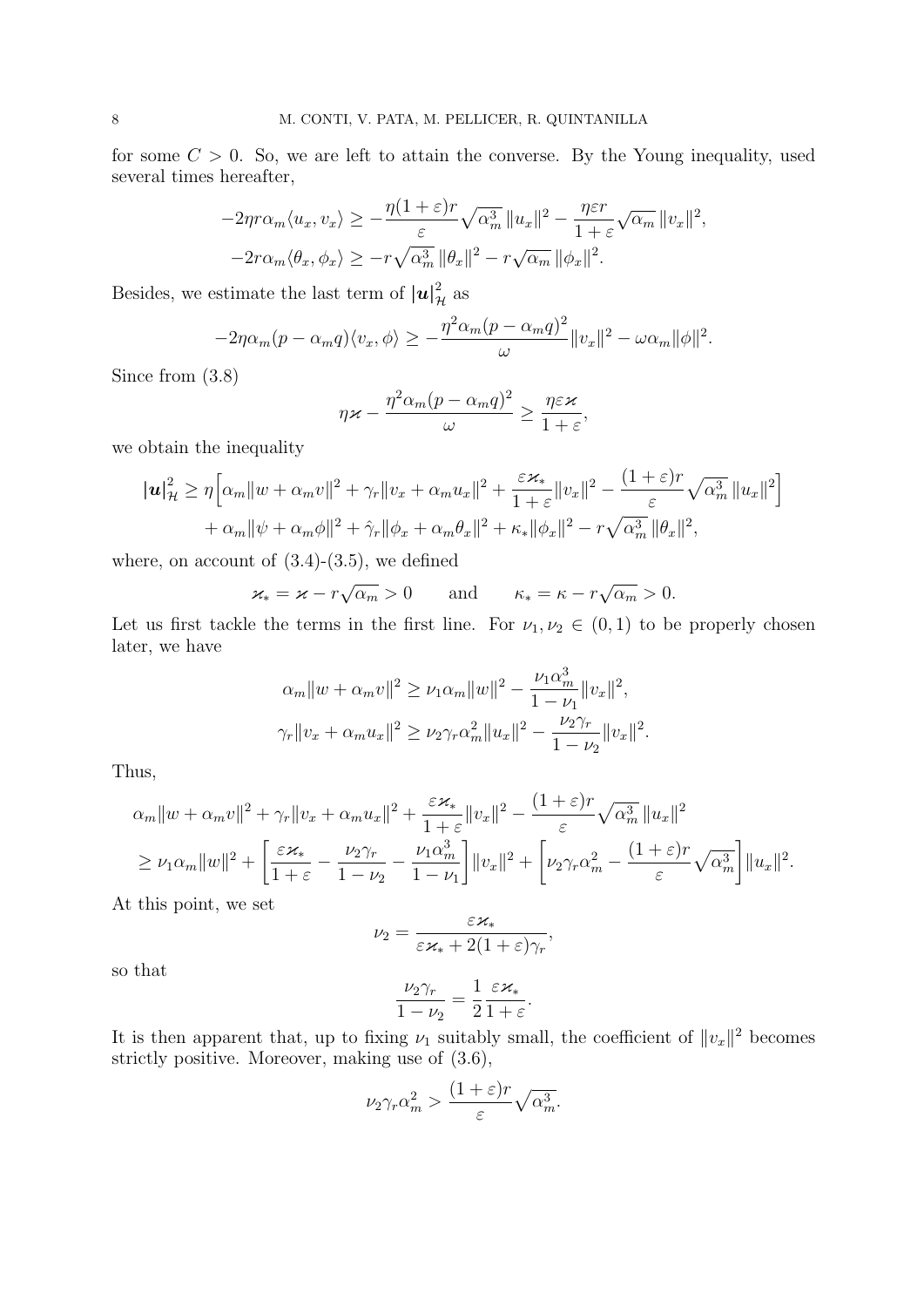In conclusion, we proved that

$$
\alpha_m \|w + \alpha_m v\|^2 + \gamma_r \|v_x + \alpha_m u_x\|^2 + \frac{\varepsilon \varkappa_*}{1 + \varepsilon} \|v_x\|^2 - \frac{(1 + \varepsilon)r}{\varepsilon} \sqrt{\alpha_m^3} \|u_x\|^2
$$
  
\n
$$
\ge \delta \Big[ \|w\|^2 + \|v_x\|^2 + \|u_x\|^2 \Big],
$$

for some  $\delta > 0$ . Arguing exactly in the same manner, exploiting (3.7) in place of (3.6), we get

$$
\alpha_m \|\psi + \alpha_m \phi\|^2 + \hat{\gamma}_r \|\phi_x + \alpha_m \theta_x\|^2 + \kappa_* \|\phi_x\|^2 - r\sqrt{\alpha_m^3} \|\theta_x\|^2
$$
  
\n
$$
\ge \delta \left[ \|\psi\|^2 + \|\phi_x\|^2 + \|\theta_x\|^2 \right],
$$

for a possibly different  $\delta > 0$ . Collecting the last two inequalities, the claim follows.  $\square$ 

We rewrite (3.1) as

(3.9) 
$$
\begin{cases} \dddot{u} + \alpha_m \ddot{u} - \beta \dot{u}_{xx} - \gamma_r u_{xx} = -p \dot{\theta}_x - q \ddot{\theta}_x + m \ddot{u} - r u_{xx}, \\ \dddot{\theta} + \hat{\alpha}_n \ddot{\theta} - \hat{\beta} \dot{\theta}_{xx} - \hat{\gamma}_r \theta_{xx} = -\eta p \dot{u}_x - \eta q \ddot{u}_x + n \ddot{\theta} - r \theta_{xx}. \end{cases}
$$

For an arbitrarily fixed time  $T > 0$ , let

$$
\boldsymbol{u}(t) \in \mathcal{C}([0,T],\mathcal{H}) \qquad \text{with} \qquad \boldsymbol{u}(0) = \boldsymbol{u}_0
$$

be a regular solution to  $(3.9)$  on  $[0, T]$ . Introducing the new variables

$$
z = \dot{u} + \alpha_m u
$$
 and  $\zeta = \dot{\theta} + \alpha_m \theta$ ,

system (3.9) becomes

(3.10) 
$$
\begin{cases} \alpha_m \ddot{z} - \gamma_r z_{xx} - \varkappa \dot{u}_{xx} = -p \dot{\zeta}_x + (p - \alpha_m q) \ddot{\theta}_x + m \alpha_m \ddot{u} - r \alpha_m u_{xx}, \\ \alpha_m \ddot{\zeta} - \hat{\gamma}_r \zeta_{xx} + \omega \ddot{\theta} - \kappa \dot{\theta}_{xx} = -\eta p \dot{z}_x + \eta (p - \alpha_m q) \ddot{u}_x + n \alpha_m \ddot{\theta} - r \alpha_m \theta_{xx}. \end{cases}
$$

We multiply the first equation of (3.10) by  $\eta \dot{z}$  in *H*. From the equalities

$$
\langle \dot{u}_{xx}, \dot{z} \rangle = -\frac{1}{2} \frac{d}{dt} ||\dot{u}_x||^2 - \alpha_m ||\dot{u}_x||^2,
$$
  

$$
\langle u_{xx}, \dot{z} \rangle = -\frac{d}{dt} \langle u_x, \dot{u}_x \rangle + ||\dot{u}_x||^2 - \alpha_m \langle u_x, \dot{u}_x \rangle,
$$

we obtain

$$
\frac{1}{2}\frac{d}{dt}\Big[\eta\alpha_m\|\dot{z}\|^2+\eta\gamma_r\|z_x\|^2+\eta\varkappa\|\dot{u}_x\|^2-2\eta r\alpha_m\langle u_x,\dot{u}_x\rangle\Big]+\eta\alpha_m\varkappa\|\dot{u}_x\|^2=-\eta p\langle\dot{\zeta}_x,\dot{z}\rangle+\eta(p-\alpha_mq)\langle\ddot{\theta}_x,\dot{z}\rangle+\eta m\alpha_m\langle\ddot{u},\dot{z}\rangle-\eta r\alpha_m\|\dot{u}_x\|^2+\eta r\alpha_m^2\langle u_x,\dot{u}_x\rangle.
$$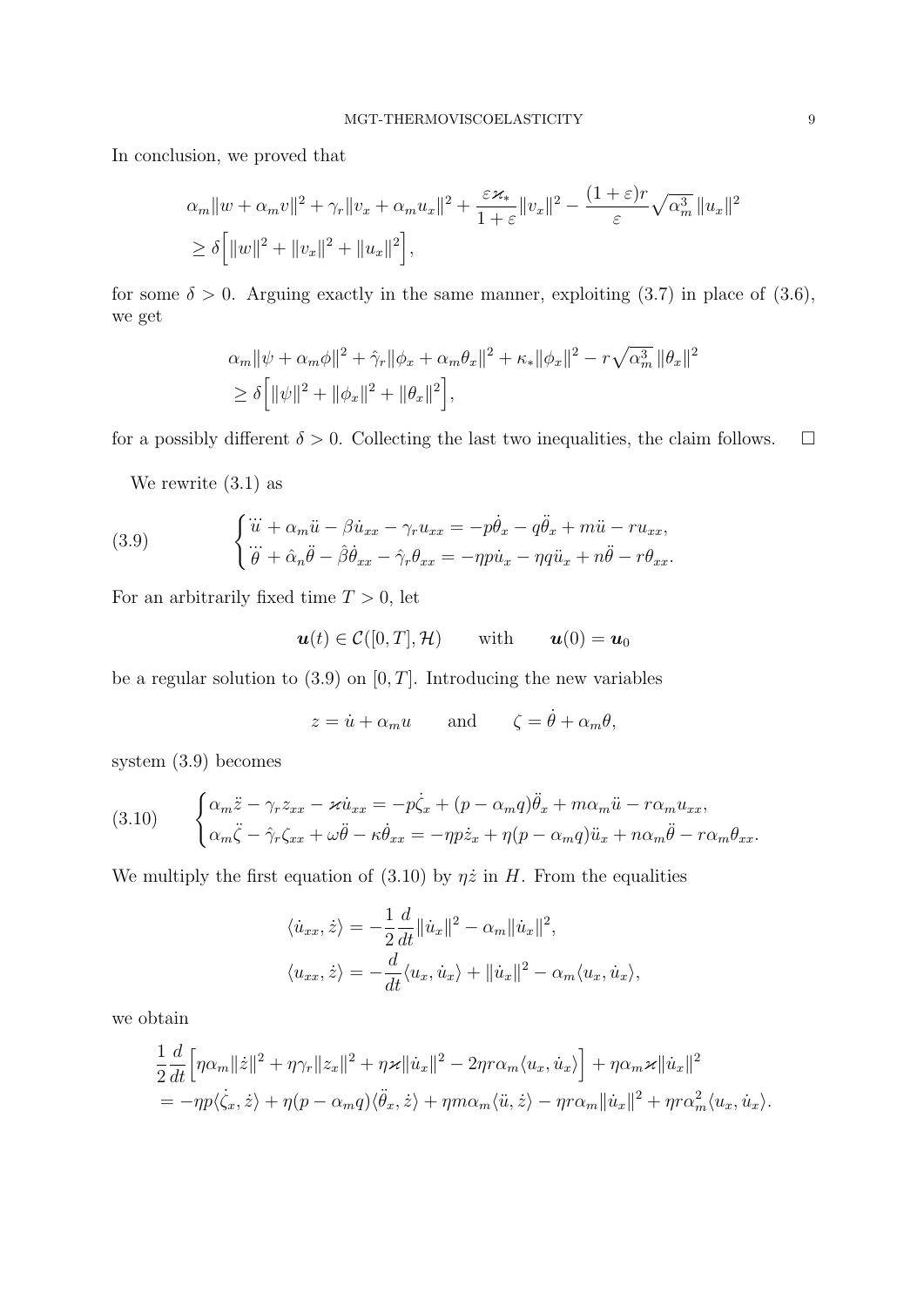Then, we multiply the second equation of (3.10) by  $\dot{\zeta}$  in *H*. This time, we exploit the equalities

$$
\langle \dot{\theta}_{xx}, \dot{\zeta} \rangle = -\frac{1}{2} \frac{d}{dt} ||\dot{\theta}_{x}||^{2} - \alpha_{m} ||\dot{\theta}_{x}||^{2},
$$
  

$$
\langle \theta_{xx}, \dot{\zeta} \rangle = -\frac{d}{dt} \langle \theta_{x}, \dot{\theta}_{x} \rangle + ||\dot{\theta}_{x}||^{2} - \alpha_{m} \langle \theta_{x}, \dot{\theta}_{x} \rangle,
$$
  

$$
\langle \ddot{\theta}, \dot{\zeta} \rangle = \frac{1}{2} \frac{d}{dt} \alpha_{m} ||\dot{\theta}||^{2} + ||\ddot{\theta}||^{2},
$$
  

$$
\langle \ddot{u}_{x}, \dot{\zeta} \rangle = \frac{d}{dt} \alpha_{m} \langle \dot{u}_{x}, \dot{\theta} \rangle + \langle \dot{z}_{x}, \ddot{\theta} \rangle - 2\alpha_{m} \langle \dot{u}_{x}, \ddot{\theta} \rangle,
$$

to get

$$
\frac{1}{2}\frac{d}{dt}\Big[\alpha_m\|\dot{\zeta}\|^2 + \hat{\gamma}_r\|\zeta_x\|^2 + \omega\alpha_m\|\dot{\theta}\|^2 + \kappa\|\dot{\theta}_x\|^2 - 2r\alpha_m\langle\theta_x, \dot{\theta}_x\rangle - 2\eta\alpha_m(p - \alpha_m q)\langle\dot{u}_x, \dot{\theta}\rangle\Big] \n+ \alpha_m\kappa\|\dot{\theta}_x\|^2 + \omega\|\ddot{\theta}\|^2 \n= -\eta p\langle\dot{z}_x, \dot{\zeta}\rangle + \eta(p - \alpha_m q)\langle\dot{z}_x, \ddot{\theta}\rangle - 2\eta\alpha_m(p - \alpha_m q)\langle\dot{u}_x, \ddot{\theta}\rangle \n+ n\alpha_m\langle\ddot{\theta}, \dot{\zeta}\rangle - r\alpha_m\|\dot{\theta}_x\|^2 + r\alpha_m^2\langle\theta_x, \dot{\theta}_x\rangle.
$$

Defining the energy  $E = E(t)$  as

$$
\mathsf{E} = \frac{1}{2} |\mathbf{u}|_{\mathcal{H}}^2
$$
  
= 
$$
\frac{1}{2} \Big[ \eta \alpha_m ||\dot{z}||^2 + \eta \gamma_r ||z_x||^2 + \eta \varkappa ||\dot{u}_x||^2 + \alpha_m ||\dot{\zeta}||^2 + \hat{\gamma}_r ||\zeta_x||^2 + \kappa ||\dot{\theta}_x||^2 + \omega \alpha_m ||\dot{\theta}||^2
$$
  
- 
$$
2r \alpha_m \langle \theta_x, \dot{\theta}_x \rangle - 2\eta r \alpha_m \langle u_x, \dot{u}_x \rangle - 2\eta \alpha_m (p - \alpha_m q) \langle \dot{u}_x, \dot{\theta} \rangle \Big],
$$

and collecting the identities above we end up with

(3.11) 
$$
\frac{d}{dt} \mathbf{E} + \eta \alpha_m \varkappa ||\dot{u}_x||^2 + \alpha_m \kappa ||\dot{\theta}_x||^2 + \omega ||\ddot{\theta}||^2
$$
  

$$
= -2\eta \alpha_m (p - \alpha_m q) \langle \dot{u}_x, \ddot{\theta} \rangle + \eta m \alpha_m \langle \ddot{u}, \dot{z} \rangle - \eta r \alpha_m ||\dot{u}_x||^2 + \eta r \alpha_m^2 \langle u_x, \dot{u}_x \rangle
$$
  

$$
+ n \alpha_m \langle \ddot{\theta}, \dot{\zeta} \rangle - r \alpha_m ||\dot{\theta}_x||^2 + r \alpha_m^2 \langle \theta_x, \dot{\theta}_x \rangle.
$$

The right-hand side of (3.11) is clearly controlled by the norm of *u*. On the other hand, we know from Lemma 3.6 that

$$
\frac{1}{C} \|\mathbf{u}(t)\|_{\mathcal{H}}^2 \leq \mathsf{E}(t) \leq C \|\mathbf{u}(t)\|_{\mathcal{H}}^2,
$$

for some  $C > 1$ . Accordingly, we deduce from  $(3.11)$  that

$$
\frac{d}{dt}\mathsf{E} \leq \mu \mathsf{E},
$$

for some  $\mu > 0$ . Then, the Gronwall lemma yields the estimate

$$
\mathsf{E}(t) \le \mathsf{E}(0)e^{\mu t}.
$$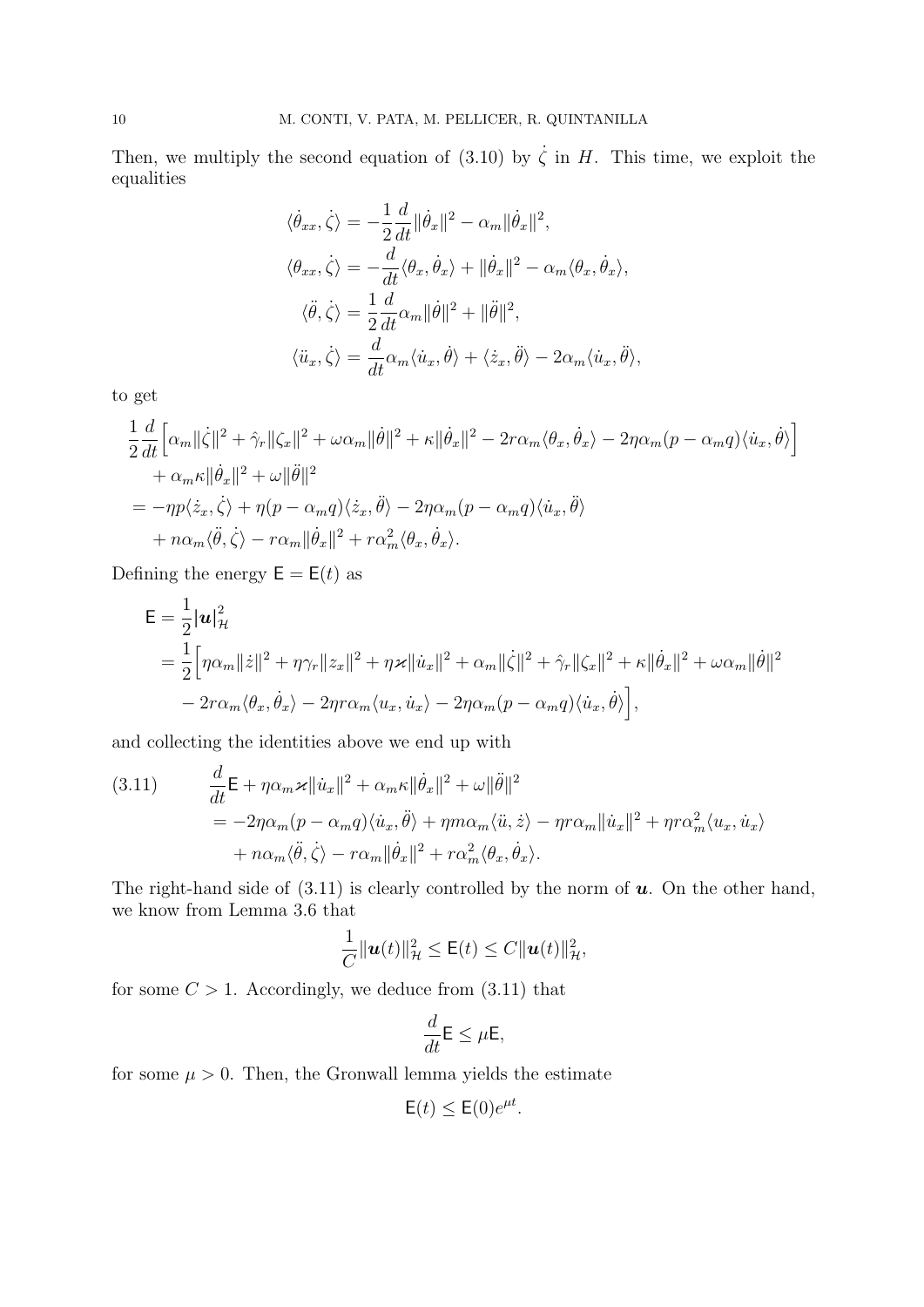For any fixed  $u_0 \in \mathcal{H}$ , this provides the uniform bound in  $L^{\infty}(0,T;\mathcal{H})$  of any sequence  $u^n$  of Galerkin approximations with initial data  $u_0^n \to u_0$  in  $\mathcal{H}$ , implying the weak-\* convergence (up to a subsequence)

$$
\boldsymbol{u}^n \rightharpoonup \boldsymbol{u} \quad \text{in} \ \ L^\infty(0,T;\mathcal{H}),
$$

for some weak solution *u*. By linearity, the same estimate holds for the energy of the difference  $u^n - u^k$ , yielding the convergence of the entire sequence  $u^n$  to its limit  $u$  in the topology of  $C([0, T], \mathcal{H})$ . The proof of Theorem 3.3 is over.

# 4. THE CONTRACTION SEMIGROUP

We now turn our attention to the physically more relevant case where all the parameters in play, except the coupling constants  $p$  and  $q$ , are strictly positive, that is,

$$
\alpha, \hat{\alpha}, \beta, \hat{\beta}, \gamma, \hat{\gamma}, \eta > 0.
$$

The physical meaning of the conditions  $\gamma, \hat{\gamma} > 0$  can be interpreted within the theory of thermoelastic stability (see [18]).

We make the following hypotheses:

**H1.** Both MGT equations are in the subcritical regime, namely,

$$
\min\{\alpha,\hat\alpha\} > \max\Big\{\frac{\gamma}{\beta},\frac{\hat\gamma}{\hat\beta}\Big\}.
$$

**H2.** For some  $\varepsilon > 0$ , the coupling parameters satisfy the condition

$$
|\hat{\alpha} - \alpha| \ge \begin{cases} \frac{1+\varepsilon}{\alpha\beta-\gamma}\,\eta(p-\alpha q)^2 & \text{if $\hat{\alpha}\ge\alpha$,} \\ \frac{1+\varepsilon}{\hat{\alpha}\hat{\beta}-\hat{\gamma}}\,\frac{(p-\hat{\alpha} q)^2}{\eta} & \text{if $\alpha\ge\hat{\alpha}$.} \end{cases}
$$

**Remark 4.1.** A particular instance complying with (H2) is when

 $\alpha = \hat{\alpha}$  and  $p - \alpha q = 0$ .

In this case, system (3.1) takes the simpler form

(4.1) 
$$
\begin{cases} \ddot{u} + \alpha \ddot{u} - \beta \dot{u}_{xx} - \gamma u_{xx} = -\alpha q \dot{\theta}_x - q \ddot{\theta}_x, \\ \ddot{\theta} + \alpha \ddot{\theta} - \beta \dot{\theta}_{xx} - \hat{\gamma} \theta_{xx} = -\eta \alpha q \dot{u}_x - \eta q \ddot{u}_x, \end{cases}
$$

and when performing the multiplications as in the previous proof, the contributions of the coupling terms cancel each other.

**Theorem 4.2.** *Let* (H1)-(H2) *hold. Then, there exist a constant*  $\delta > 0$  *and an equivalent norm*  $| \cdot |_{\mathcal{H}}$  *in*  $\mathcal{H}$  *such that, for all sufficiently regular initial data, the energy* 

$$
\mathsf{E}(t) = \frac{1}{2} |\boldsymbol{u}(t)|_{\mathcal{H}}^2
$$

*fulfills the differential inequality*

(4.2) 
$$
\frac{d}{dt} \mathsf{E} + \delta \Big[ \| \dot{u}_x \|^2 + \| \dot{\theta}_x \|^2 \Big] \leq 0.
$$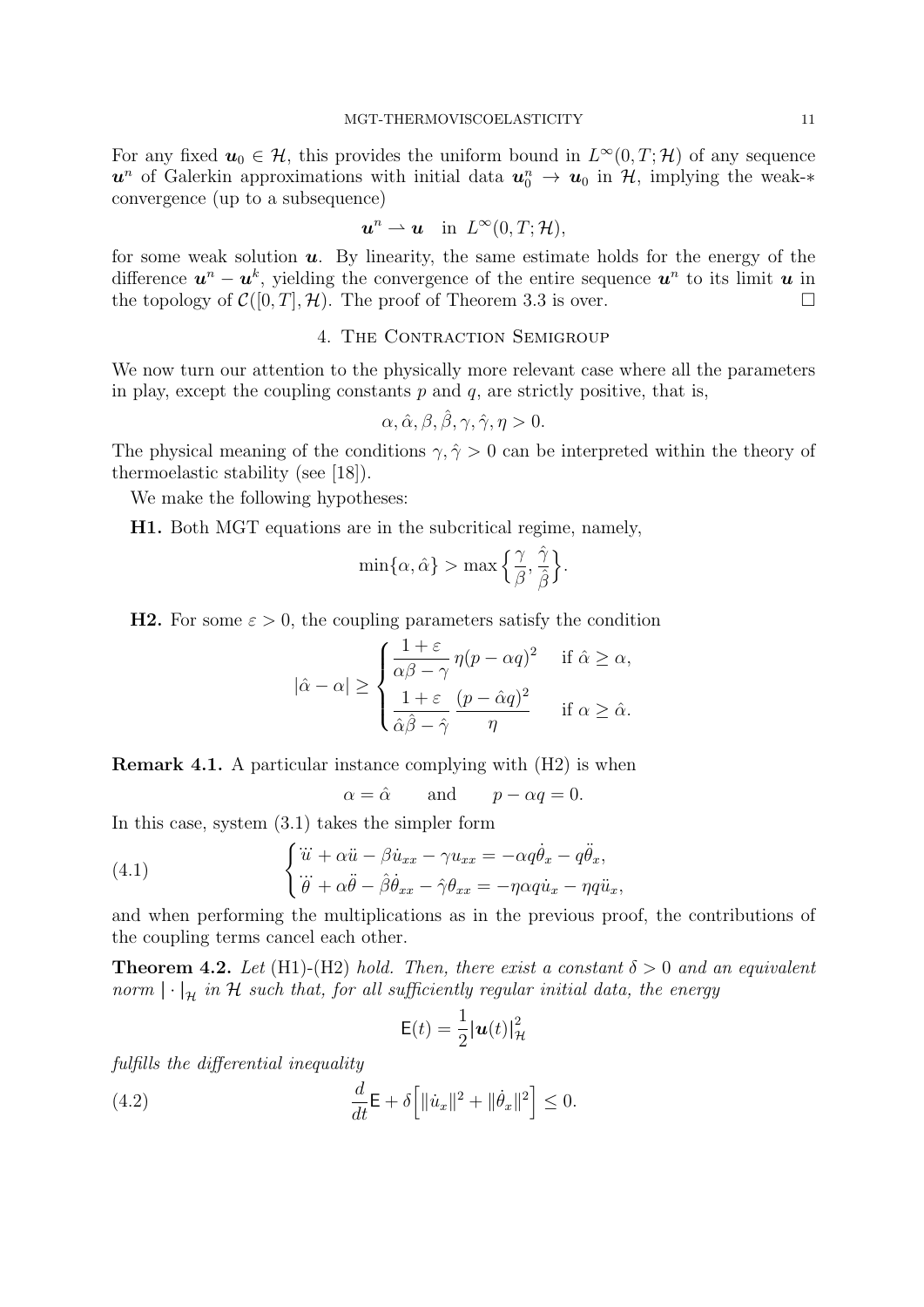*In particular, with respect to this norm, S*(*t*) *is a contraction semigroup.*

*Proof.* On account of the symmetry of the system, it is enough to prove the result when  $\hat{\alpha} \geq \alpha$ . Indeed, the other case is merely obtained by renaming *p* and *q* as  $p/\eta$  and  $q/\eta$ , respectively. Accordingly, we set

$$
\begin{aligned}\n\varkappa &= \alpha \beta - \gamma > 0, \\
\kappa &= \alpha \hat{\beta} - \hat{\gamma} > 0, \\
\omega &= \alpha (\hat{\alpha} - \alpha) \ge 0,\n\end{aligned}
$$

and (H2) reads

(4.3) 
$$
\omega \geq \frac{1+\varepsilon}{\varkappa} \eta \alpha (p - \alpha q)^2.
$$

The equivalent norm of  $u = (u, v, w, \theta, \phi, \psi) \in \mathcal{H}$  is given by

$$
|\boldsymbol{u}|_{\mathcal{H}}^2 = \eta \alpha \|w + \alpha v\|^2 + \eta \gamma \|v_x + \alpha u_x\|^2 + \eta \varkappa \|v_x\|^2
$$
  
+ 
$$
\alpha \|\psi + \alpha \phi\|^2 + \hat{\gamma} \|\phi_x + \alpha \theta_x\|^2 + \kappa \|\phi_x\|^2 + \omega \alpha \|\phi\|^2
$$
  
- 
$$
2\eta \alpha (p - \alpha q) \langle v_x, \phi \rangle.
$$

The equivalence follows from Lemma 3.6, since here we have  $r = m = n = 0$ . For the same reason, the energy identity (3.11) now becomes

(4.4) 
$$
\frac{d}{dt}\mathsf{E} + \eta \alpha \varkappa \|\dot{u}_x\|^2 + \alpha \kappa \|\dot{\theta}_x\|^2 + \omega \|\ddot{\theta}\|^2 = -2\eta \alpha (p - \alpha q) \langle \dot{u}_x, \ddot{\theta} \rangle.
$$

If  $\omega = 0$ , hence  $p - \alpha q = 0$ , the result is already proved. If  $\omega > 0$ , by means of (4.3) we get

$$
-2\eta\alpha(p-\alpha q)\langle \dot{u}_x, \ddot{\theta} \rangle \le \frac{\eta^2\alpha^2(p-\alpha q)^2}{\omega} \|\dot{u}_x\|^2 + \omega \|\ddot{\theta}\|^2
$$

$$
\le \frac{1}{1+\varepsilon} \eta\alpha\varkappa \|\dot{u}_x\|^2 + \omega \|\ddot{\theta}\|^2.
$$

Plugging the latter inequality into the energy identity, we are done.  $\Box$ 

### 5. Exponential Stability

The positivity of the parameters, along with (H1)-(H2), are actually strong enough to drive the solutions to zero exponentially fast.

**Theorem 5.1.** *Within assumptions* (H1)-(H2)*, the energy fulfills the exponential decay estimate*

 $E(t) \leq ME(0)e^{-\mu t}$ 

*for some*  $M \geq 1$  *and*  $\mu \geq 0$ *, both independent of*  $E(0)$ *.* 

*Proof.* All the constants appearing in this proof are understood to be independent of the particular solution  $u(t)$ . In what follows, we will exploit several times the equivalence of the two norms in *H*.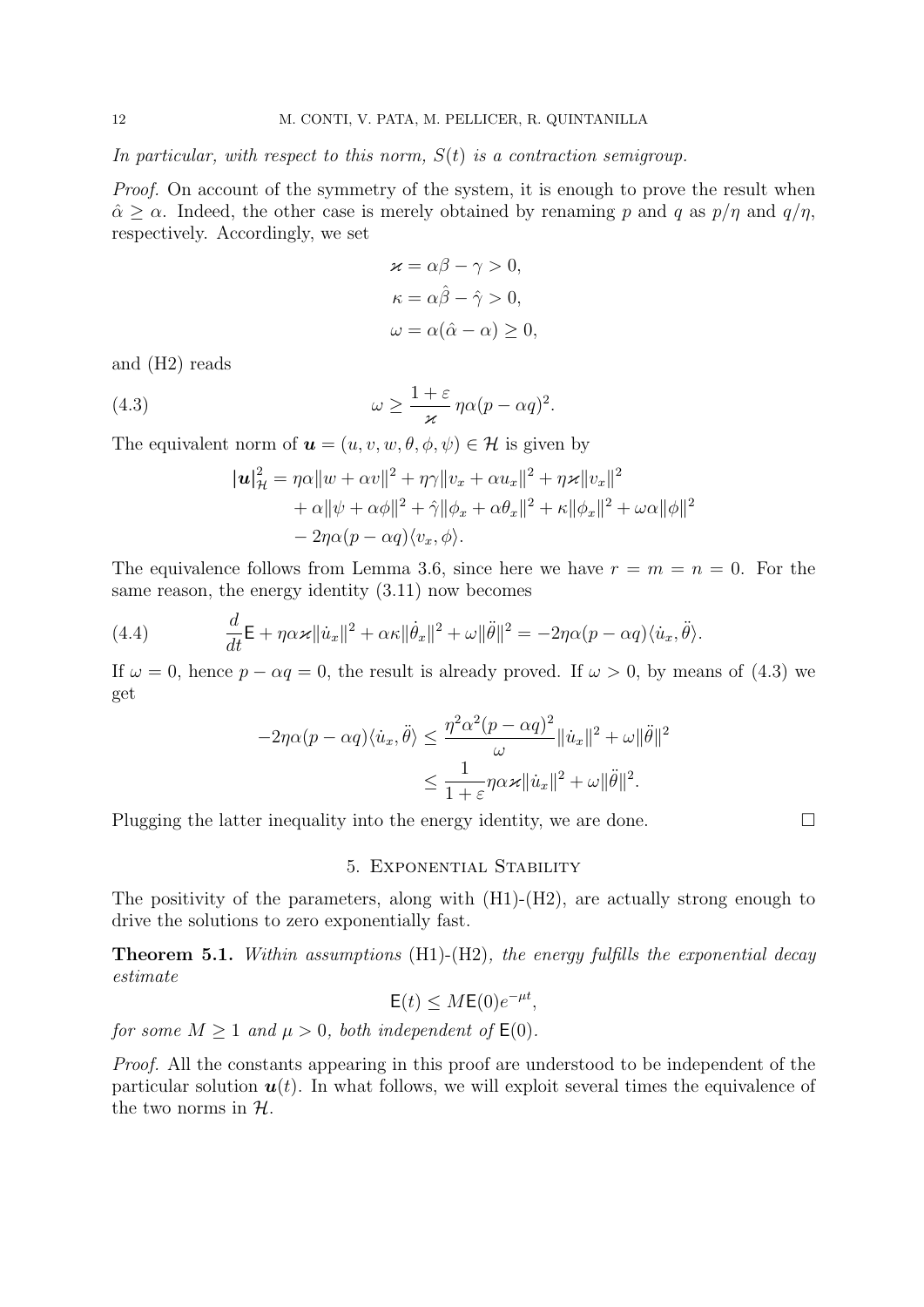We define the functional  $\Lambda = \Lambda(t)$  as follows:

$$
\Lambda = \frac{1}{2} \Big[ \eta ||\ddot{u}||^2 - \eta ||\dot{u}||^2 + \eta \beta ||u_x||^2 + \eta \beta ||\dot{u}_x||^2 + ||\ddot{\theta}||^2 - ||\dot{\theta}||^2 + \hat{\beta} ||\theta_x||^2 + \hat{\beta} ||\dot{\theta}_x||^2
$$
  
+  $2\eta \langle \ddot{u}, u \rangle + 2\eta \alpha \langle \dot{u}, u \rangle + 2 \langle \ddot{\theta}, \theta \rangle + 2\hat{\alpha} \langle \dot{\theta}, \theta \rangle + 2\eta q \langle \dot{\theta}_x, u \rangle + 2\eta q \langle \dot{u}_x, \theta \rangle \rangle$   
+  $2\eta \gamma \langle u_x, \dot{u}_x \rangle + 2\hat{\gamma} \langle \theta_x, \dot{\theta}_x \rangle \Big].$ 

It is readily seen that

$$
|\Lambda(t)| \le K\mathsf{E}(t),
$$

for some  $K > 0$ . We now multiply the two equations of  $(3.1)$  by suitable test functions, to obtain the following set of identities:

*•* 1 st equation times *ηu*:

$$
\frac{1}{2}\frac{d}{dt}\Big[\eta\beta\|u_x\|^2 - \eta\|\dot{u}\|^2 + 2\eta\langle\ddot{u},u\rangle + 2\eta\alpha\langle\dot{u},u\rangle + 2\eta q\langle\dot{\theta}_x,u\rangle\Big] + \eta\gamma\|u_x\|^2
$$
  
=  $\eta\alpha\|\dot{u}\|^2 - \eta p\langle\dot{\theta}_x,u\rangle + \eta q\langle\dot{\theta}_x,\dot{u}\rangle.$ 

*•* 2 nd equation times *θ*:

$$
\frac{1}{2}\frac{d}{dt}\Big[\hat{\beta}\|\theta_x\|^2 - \|\dot{\theta}\|^2 + 2\langle\ddot{\theta},\theta\rangle + 2\hat{\alpha}\langle\dot{\theta},\theta\rangle + 2\eta q\langle\dot{u}_x,\theta\rangle\Big] + \hat{\gamma}\|\theta_x\|^2
$$
  
=  $\hat{\alpha}\|\dot{\theta}\|^2 - \eta p\langle\dot{u}_x,\theta\rangle + \eta q\langle\dot{u}_x,\dot{\theta}\rangle.$ 

• 1<sup>st</sup> equation times *ηü*:

$$
\frac{1}{2}\frac{d}{dt}\Big[\eta\|\ddot{u}\|^2+\eta\beta\|\dot{u}_x\|^2+2\eta\gamma\langle u_x,\dot{u}_x\rangle\Big]+\eta\alpha\|\ddot{u}\|^2=\eta\gamma\|\dot{u}_x\|^2-\eta p\langle\dot{\theta}_x,\ddot{u}\rangle-\eta q\langle\ddot{\theta}_x,\ddot{u}\rangle.
$$

•  $2<sup>nd</sup>$  equation times  $\ddot{\theta}$ :

$$
\frac{1}{2}\frac{d}{dt}\Big[\|\ddot{\theta}\|^2+\hat{\beta}\|\dot{\theta}_x\|^2+2\hat{\gamma}\langle\theta_x,\dot{\theta}_x\rangle\Big]+\hat{\alpha}\|\ddot{\theta}\|^2=\hat{\gamma}\|\dot{\theta}_x\|^2-\eta p\langle\dot{u}_x,\ddot{\theta}\rangle-\eta q\langle\ddot{u}_x,\ddot{\theta}\rangle.
$$

Collecting these identities, we obtain

$$
\frac{d}{dt}\Lambda + \eta\alpha \|\ddot{u}\|^2 + \eta\gamma \|u_x\|^2 + \hat{\alpha}\|\ddot{\theta}\|^2 + \hat{\gamma}\|\theta_x\|^2 = \mathfrak{I},
$$

where

$$
\mathfrak{I} = \eta \alpha ||\dot{u}||^2 + \eta \gamma ||\dot{u}_x||^2 + \hat{\alpha} ||\dot{\theta}||^2 + \hat{\gamma} ||\dot{\theta}_x||^2 - \eta p \langle \dot{\theta}_x, \ddot{u} \rangle - \eta p \langle \dot{u}_x, \ddot{\theta} \rangle - \eta p \langle \dot{\theta}_x, u \rangle - \eta p \langle \dot{u}_x, \theta \rangle + \eta q \langle \dot{\theta}_x, \dot{u} \rangle + \eta q \langle \dot{u}_x, \dot{\theta} \rangle.
$$

Recalling the Poincaré inequality, we now estimate  $\mathfrak I$  as

$$
\Im \leq \frac{1}{2} \Big[ \eta \alpha \|\ddot{u}\|^2 + \eta \gamma \|u_x\|^2 + \hat{\alpha} \|\ddot{\theta}\|^2 + \hat{\gamma} \|\theta_x\|^2 \Big] + Q \Big[ \|\dot{u}_x\|^2 + \|\dot{\theta}_x\|^2 \Big],
$$

for some  $Q > 0$  sufficiently large. We end up with the differential inequality

(5.2) 
$$
\frac{d}{dt}\Lambda + \varpi \Big[ \|\ddot{u}\|^2 + \|u_x\|^2 + \|\ddot{\theta}\|^2 + \|\theta_x\|^2 \Big] \le Q \Big[ \|\dot{u}_x\|^2 + \|\dot{\theta}_x\|^2 \Big],
$$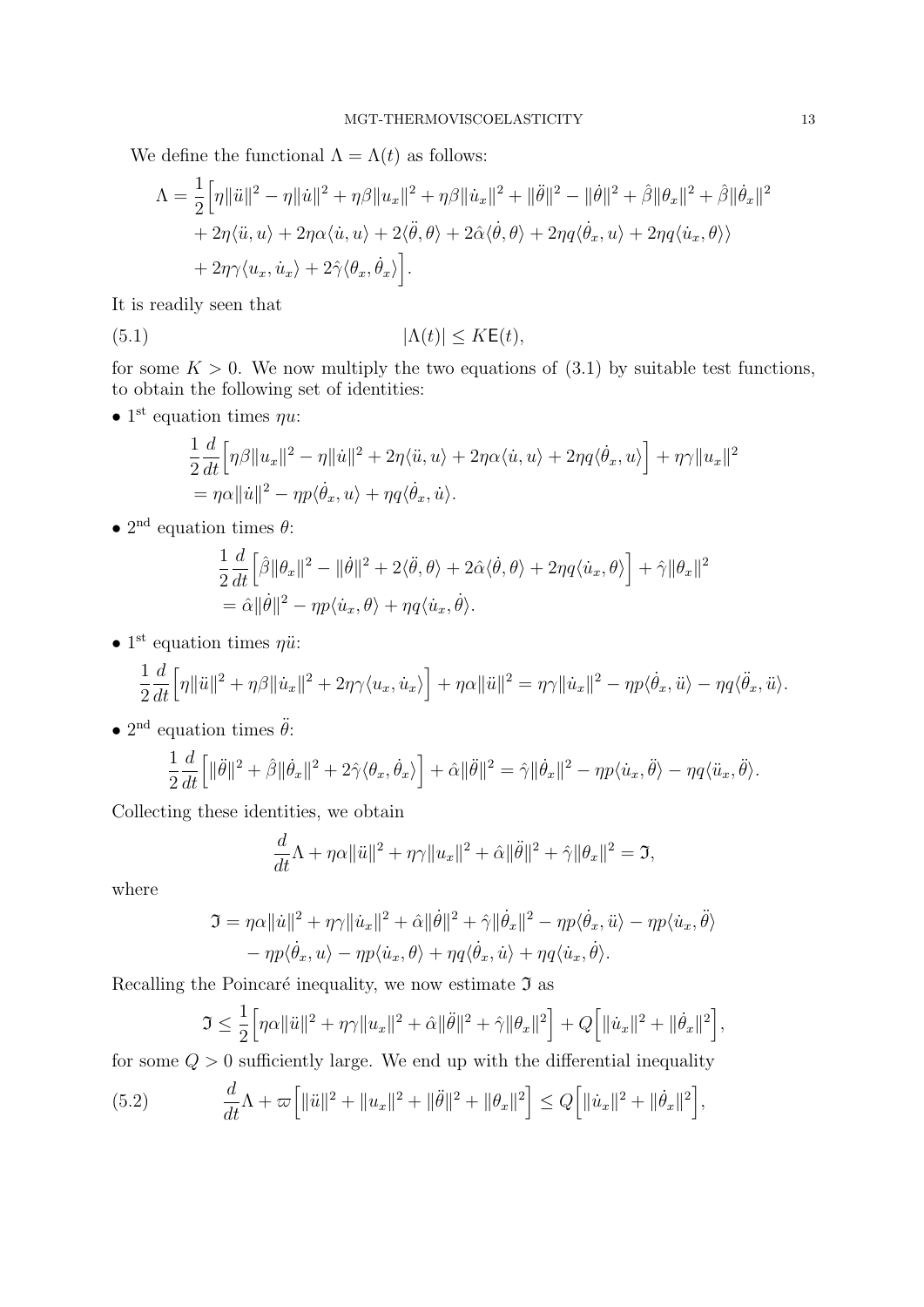having set

$$
\varpi = \frac{1}{2} \min \{ \eta \alpha, \eta \gamma, \hat{\alpha}, \hat{\gamma} \}.
$$

At this point, we introduce for  $\nu > 0$  the energy-like functional

$$
F(t) = E(t) + \nu \Lambda(t).
$$

In view of  $(5.1)$ , up to taking  $\nu$  small enough, we have the controls

$$
\frac{1}{2}\mathsf{E}(t) \le \mathsf{F}(t) \le 2\mathsf{E}(t).
$$

Moreover, collecting  $(4.2)$  and  $(5.2)$ ,

$$
\frac{d}{dt}\mathsf{F} + (\delta - Q\nu)\Big[\|\dot{u}_x\|^2 + \|\dot{\theta}_x\|^2\Big] + \nu\varpi\Big[\|\ddot{u}\|^2 + \|u_x\|^2 + \|\ddot{\theta}\|^2 + \|\theta_x\|^2\Big] \leq 0.
$$

Up to further reducing  $\nu$ , we conclude that

$$
\frac{d}{dt}\mathsf{F} + \mu \mathsf{F} \le 0,
$$

for some  $\mu > 0$ . Hence, the Gronwall lemma gives

$$
\mathsf{F}(t) \le F(0)e^{-\mu t},
$$

implying the desired conclusion with  $M = 4$ .

6. THE CASE  $\alpha = \hat{\alpha}$ . BACK TO THE THERMOELASTIC MODEL

We finally reconsider the particular instance of system (4.1), but assuming now that

(6.1) 
$$
\alpha = \frac{\gamma}{\beta} > \frac{\hat{\gamma}}{\hat{\beta}}.
$$

Thus,

$$
\varkappa = \alpha \beta - \gamma = 0
$$
 and  $\kappa = \alpha \hat{\beta} - \hat{\gamma} > 0$ ,

meaning that the second MGT equation in (4.1) is subcritical, whereas the first one is critical.<sup>1</sup> Observe that this situation is not covered by Theorem 5.1. Nonetheless, via a different argument, we will prove that exponential stability still occurs.

Since  $\alpha\beta = \gamma$ , by setting

$$
z = \dot{u} + \alpha u,
$$

we rewrite  $(4.1)$  as

(6.2) 
$$
\begin{cases} \ddot{z} - \beta z_{xx} = -\alpha q \dot{\theta}_x - q \ddot{\theta}_x, \\ \dddot{\theta} + \alpha \ddot{\theta} - \beta \dot{\theta}_{xx} - \hat{\gamma} \theta_{xx} = -\eta q \dot{z}_x. \end{cases}
$$

At this point, we forget for a moment how we arrived at (6.2), and we view it as a system of differential equations in the variables  $(z, \dot{z}, \theta, \dot{\theta}, \ddot{\theta})$ , subject to the Dirichlet boundary conditions

(6.3) 
$$
z(0,t) = z(\pi,t) = \theta(0,t) = \theta(\pi,t) = 0.
$$

<sup>&</sup>lt;sup>1</sup>Clearly, the same argument would work the other way around, that is, when the first equation is subcritical ( $\varkappa > 0$ ) and the second one critical ( $\kappa = 0$ ).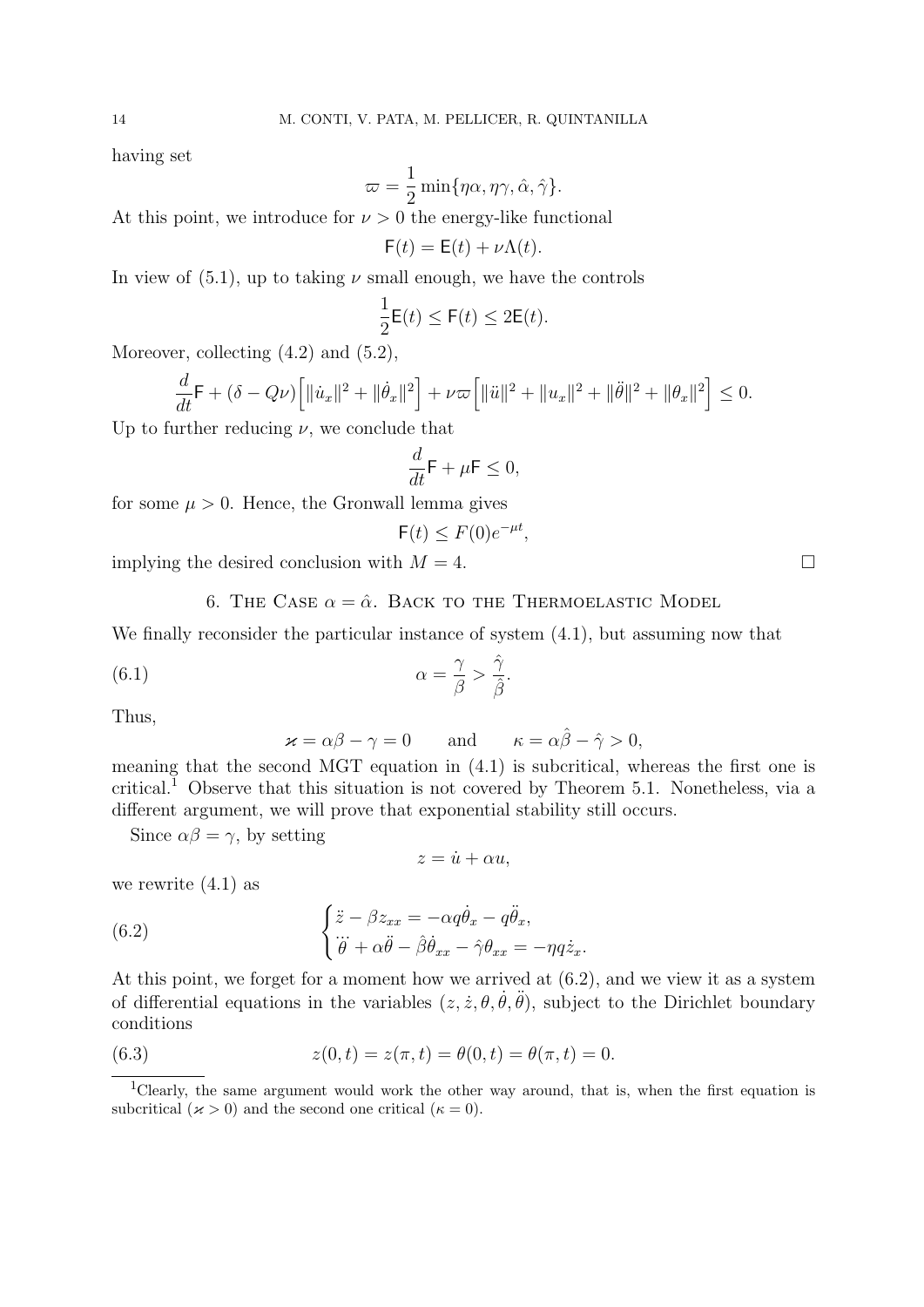Introducing the product Hilbert space

$$
\mathcal{V} = H^1 \times H \times H^1 \times H^1 \times H,
$$

the following well-posedness theorem holds.

**Theorem 6.1.** *There exists an equivalent norm*  $|\cdot|_V$  *in*  $V$  *under which the boundary value problem* (6.2)*-*(6.3) *generates a contraction semigroup of bounded linear operators*

$$
T(t): \mathcal{V} \to \mathcal{V}.
$$

*Proof.* The proof basically recasts the ones of Theorems 3.3 and 4.2. For any initial datum

$$
\boldsymbol{z}_0 = (z_0, a_0, \theta_0, \phi_0, \psi_0) \in \mathcal{V},
$$

we consider (in a Galerkin scheme) the solution

$$
\boldsymbol{z}(t)=(z(t),\dot{z}(t),\theta(t),\dot{\theta}(t),\ddot{\theta}(t)),
$$

satisfying the initial condition  $\boldsymbol{z}(0) = \boldsymbol{z}_0$ , which belongs to  $\mathcal{C}([0,T], \mathcal{V})$  for every  $T > 0$ . All we need to show is a contractive estimate for the related energy. To this end, arguing as in Lemma 3.6, an equivalent norm for  $\boldsymbol{z} = (z, a, \theta, \phi, \psi) \in \mathcal{V}$  is given by

$$
|z|_{\mathcal{V}}^2 = \eta \alpha ||a||^2 + \eta \gamma ||z_x||^2 + \alpha ||\psi + \alpha \phi||^2 + \hat{\gamma} ||\phi_x + \alpha \theta_x||^2 + \kappa ||\phi_x||^2.
$$

Then, defining the energy

$$
\mathsf{E}_0(t) = \frac{1}{2} |\boldsymbol{z}(t)|_{\mathcal{V}}^2,
$$

by the same calculations leading to (4.4), we find the equality

$$
\frac{d}{dt}\mathsf{E}_0 + \alpha \kappa \|\dot{\theta}_x\|^2 = 0,
$$

which establishes the desired result.

The contraction semigroup  $T(t)$  turns out to be exponentially stable as well.

**Theorem 6.2.** *The energy*  $E_0(t)$  *fulfills the exponential decay estimate* 

$$
\mathsf{E}_0(t) \leq M \mathsf{E}_0(0) e^{-\mu t},
$$

*for some*  $M \geq 1$  *and*  $\mu > 0$ *, both independent of*  $\mathsf{E}_0(0)$ *.* 

The proof of Theorem 6.2 is based on linear semigroup techniques, and is postponed to the last Section 7.

**Remark 6.3.** Quite interestingly, we note that  $(6.2)$  is exactly the one-dimensional version of system (2.4). Accordingly, Theorems 6.1 and 6.2 give a detailed description of the evolution of the MGT-thermoelastic model. With respect to the model (2.2) without energy dissipation, this shows that exponential stability occurs provided that viscous friction is introduced in one of the two equations only (no matter which one).

We can now complete our analysis on the original semigroup  $S(t)$  on  $H$  generated by (6.2), with the position  $z = \dot{u} + \alpha u$ .

**Corollary 6.4.** *Within assumption* (6.1)*, the semigroup S*(*t*) *remains exponentially stable on H, that is, the energy* E(*t*) *fulfills the exponential decay estimate of Theorem 5.1.*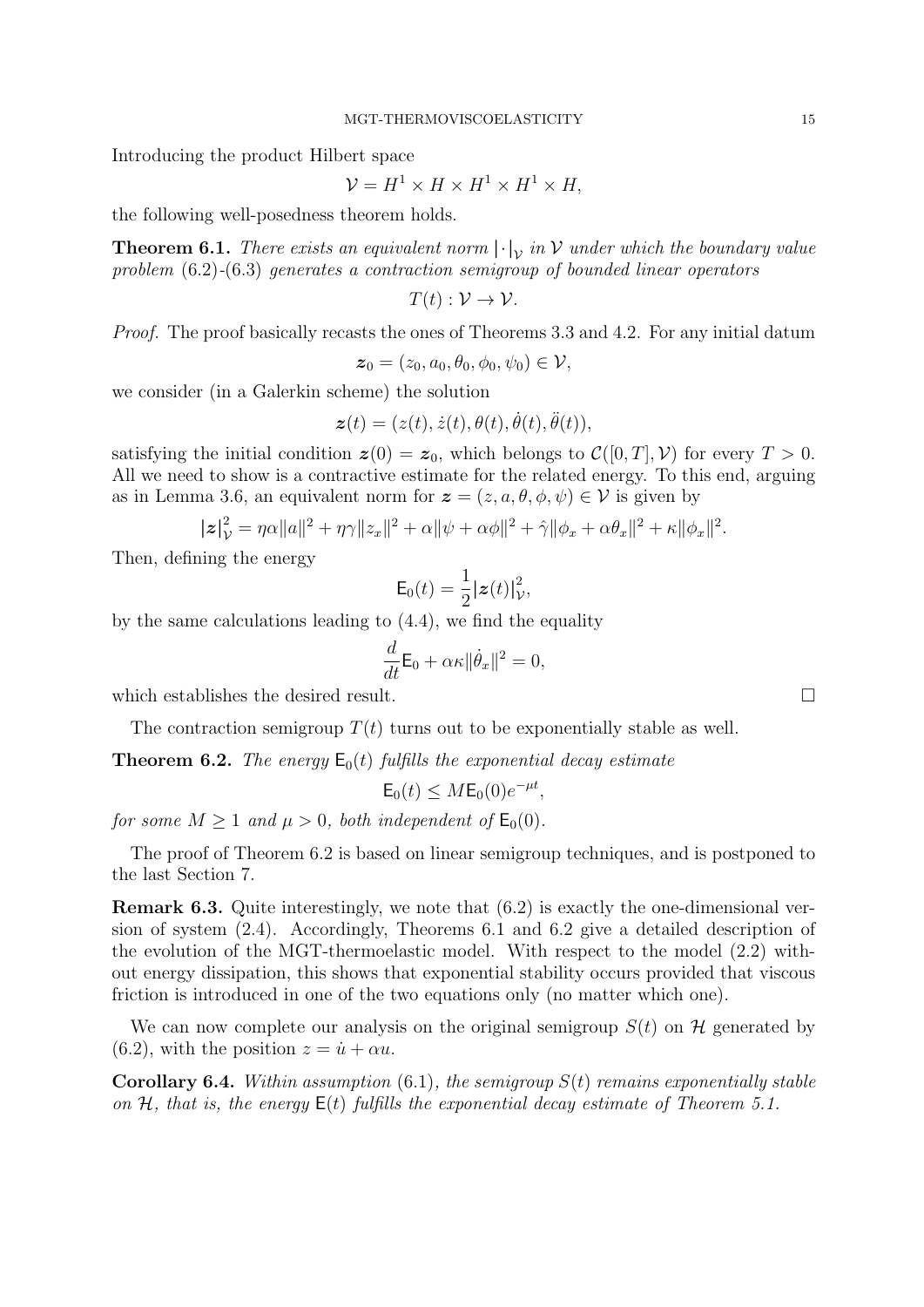*Proof.* In light of the exponential decay of  $E_0(t)$ , in order to prove the sought estimate for  $E(t)$  it is enough showing the exponential decay of the missing quantity  $||\dot{u}_x||$ . To this end, we write the differential equation for *u*

$$
\dot{u} + \alpha u = z,
$$

where now  $z$  is given, and known to decay exponentially to zero in  $H<sup>1</sup>$ . Then,

$$
u(t) = u(0)e^{-\alpha t} + \int_0^t e^{-\alpha(t-s)}z(s)ds,
$$

which readily implies the exponential decay of *∥ux∥.* Since

$$
\|\dot{u}_x\| = \|z_x - \alpha u_x\| \le \|z_x\| + \alpha \|u_x\|,
$$

the exponential decay of  $||\dot{u}_x||$  follows.

**Remark 6.5.** As a concluding comment, we note that if instead of  $(6.1)$  we assume

$$
\alpha = \frac{\gamma}{\beta} = \frac{\hat{\gamma}}{\hat{\beta}},
$$

meaning that both the MGT equations are in the critical regime, then system (4.1) becomes

$$
\begin{cases}\n\ddot{z} - \beta z_{xx} = -q\dot{\zeta}_x, \\
\ddot{\zeta} - \hat{\beta}\zeta_{xx} = -\eta q\dot{z}_x,\n\end{cases}
$$

upon setting  $\zeta = \dot{\theta} + \alpha \theta$ . This is nothing but the system of thermoelasticity without energy dissipation (2.2).

# 7. Proof of Theorem 6.2

The main difficulty in the proof of Theorem 6.2 arises in handling the Dirichlet boundary condition for  $\theta$ . For the analogous problem with the Neumann boundary condition, the result can be found in [31], via semigroup techniques. Here also, we follow a semigroup approach.

Without loss of generality, we put  $q = \eta = 1$ , and we rewrite (6.2)-(6.3) in the abstract form

$$
\frac{d}{dt}\boldsymbol{z}(t) = \mathbb{A}\boldsymbol{z}(t),
$$

where  $A$  is the linear operator on  $V$  acting as

$$
\mathbb{A}\begin{pmatrix} z \\ a \\ \theta \\ \phi \\ \psi \end{pmatrix} = \begin{pmatrix} a \\ \beta D^2 z - \alpha D\phi - D\psi \\ \phi \\ \psi \\ -\alpha\psi + \hat{\beta}D^2\phi + \hat{\gamma}D^2\theta - Da \end{pmatrix},
$$

with domain

$$
\mathfrak{D}(\mathbb{A})=\big\{\boldsymbol{z}\in\mathcal{V}:\,\mathbb{A}\boldsymbol{z}\in\mathcal{V}\big\}.
$$

Here and in what follows, the symbol *D* stands for the space derivative with respect to x. In order to prove the exponential stability of the contraction semigroup  $T(t)$ , whose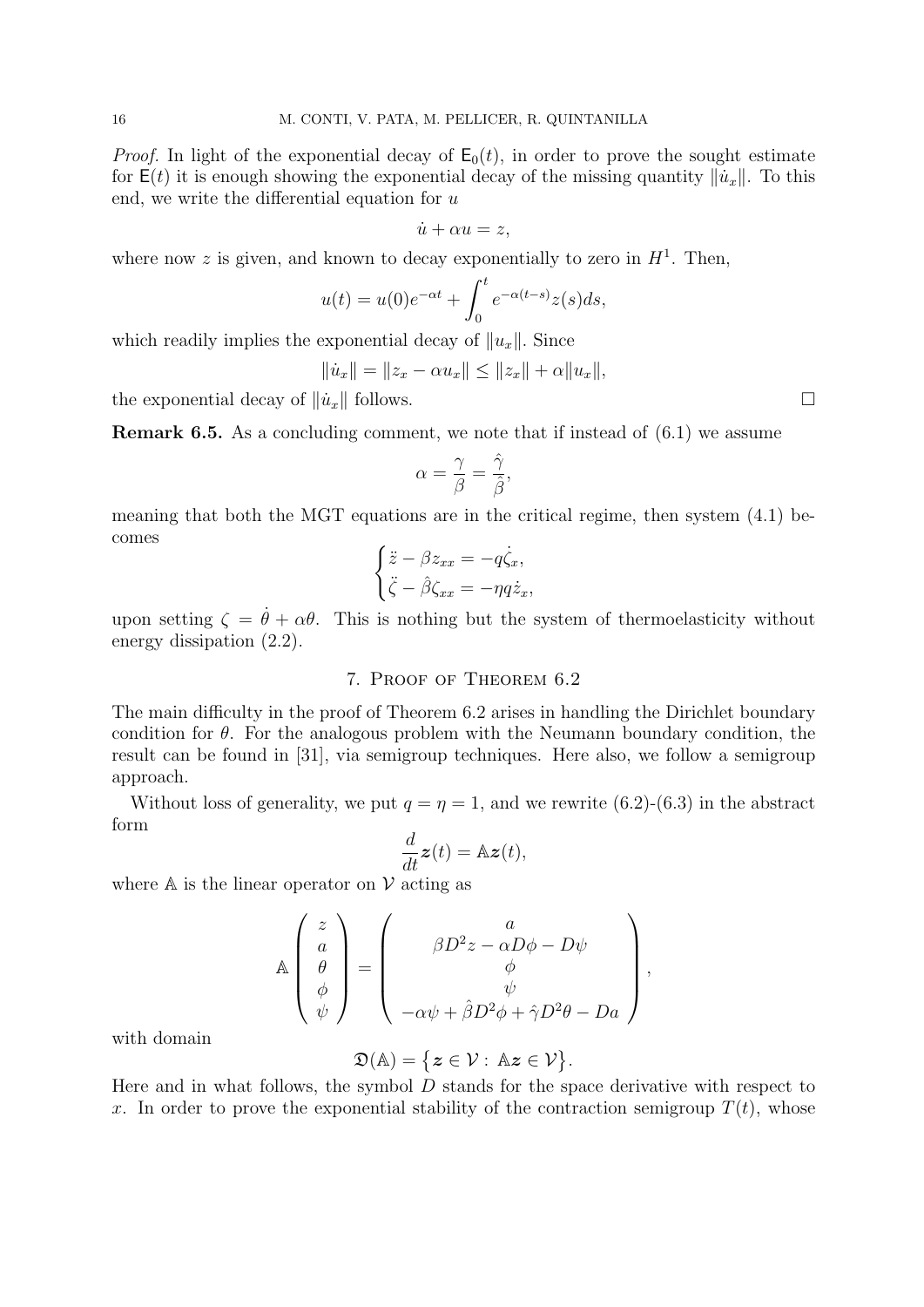infinitesimal generator is the linear operator A, we will make use of the following abstract result due to Prüss [30].

**Theorem 7.1.** *A contraction semigroup*  $T(t) = e^{tA}$  *of bounded linear operators on*  $V$  *is exponentially stable if and only if*

- (i) the resolvent set  $\rho(A)$  of the (complexification of) the operator  $A$  contains the *imaginary axis i*R*; and*
- **(ii)** *the following relation holds:*

$$
\limsup_{|\lambda| \to \infty} \|(i\lambda - A)^{-1}\| < \infty,
$$

*where the norm is taken in the space of bounded linear operators on V.*

Defining the space  $H^{-1} = H^{-1}(0, \pi)$ , the dual space of  $H^1$ , and denoting its norm by *∥ · ∥−*<sup>1</sup>, we will make use of a well-known fact.

**Lemma 7.2.** *For any*  $a \in H^1$ , *we have the equality* 

$$
||Da||_{-1}^{2} = ||a - \tilde{a}||^{2} = ||a||^{2} - \pi |\tilde{a}|^{2},
$$

*where a*˜ *is the average of a, namely,*

$$
\tilde{a} = \frac{1}{\pi} \int_0^{\pi} a(x) dx.
$$

We have now all the ingredients to proceed with our proof. We will reach the desired conclusion by showing points (i) and (ii) of Theorem 7.1. This will be done in the next two lemmas.

**Lemma 7.3.** *Point* (i) *of Theorem 7.1 holds true.*

*Proof.* Let  $\lambda \in \mathbb{R}$  be arbitrarily fixed. Since  $T(t)$  is a contraction semigroup, if  $i\lambda \in \sigma(\mathbb{A})$ , the spectrum of A, then by the Hille-Yosida theorem it belongs to its boundary  $\partial \sigma(A)$ (see [26]). Besides, the only elements in  $\sigma(A) \cap \partial \sigma(A)$  are approximate eigenvalues (see [32, Theorem 5.1-D]). Accordingly, in order to show that  $i\lambda \in \rho(\mathbb{A})$ , it is enough showing that there is no sequence  $z_n \in \mathcal{D}(\mathbb{A})$  of unit norm such that the convergence

$$
i\lambda \boldsymbol{z}_n - \mathbb{A}\boldsymbol{z}_n \to 0
$$

holds in  $V$ . This can be done by contradiction. The computations are pretty standard, and left to the interested reader.

The proof of the last lemma, instead, is a little bit more tricky.

**Lemma 7.4.** *Point* (ii) *of Theorem 7.1 holds true.*

*Proof.* We argue by contradiction, assuming the existence of a sequence  $\lambda_n \in \mathbb{R}$ , with  $|\lambda_n| \to \infty$ , and a sequence of vectors  $z_n = (z_n, a_n, \theta_n, \phi_n, \psi_n) \in \mathfrak{D}(\mathbb{A})$ , with

$$
|\boldsymbol{z}_n|_{\mathcal{V}}^2 = \alpha ||a_n||^2 + \gamma ||Dz_n||^2 + \alpha ||\psi_n + \alpha \phi_n||^2 + \hat{\gamma} ||D\phi_n + \alpha D\theta_n||^2 + \kappa ||D\phi_n||^2 = 1,
$$

for which

(7.1) 
$$
i\lambda_n z_n - \mathbb{A}z_n \to 0 \quad \text{in } \mathcal{V}.
$$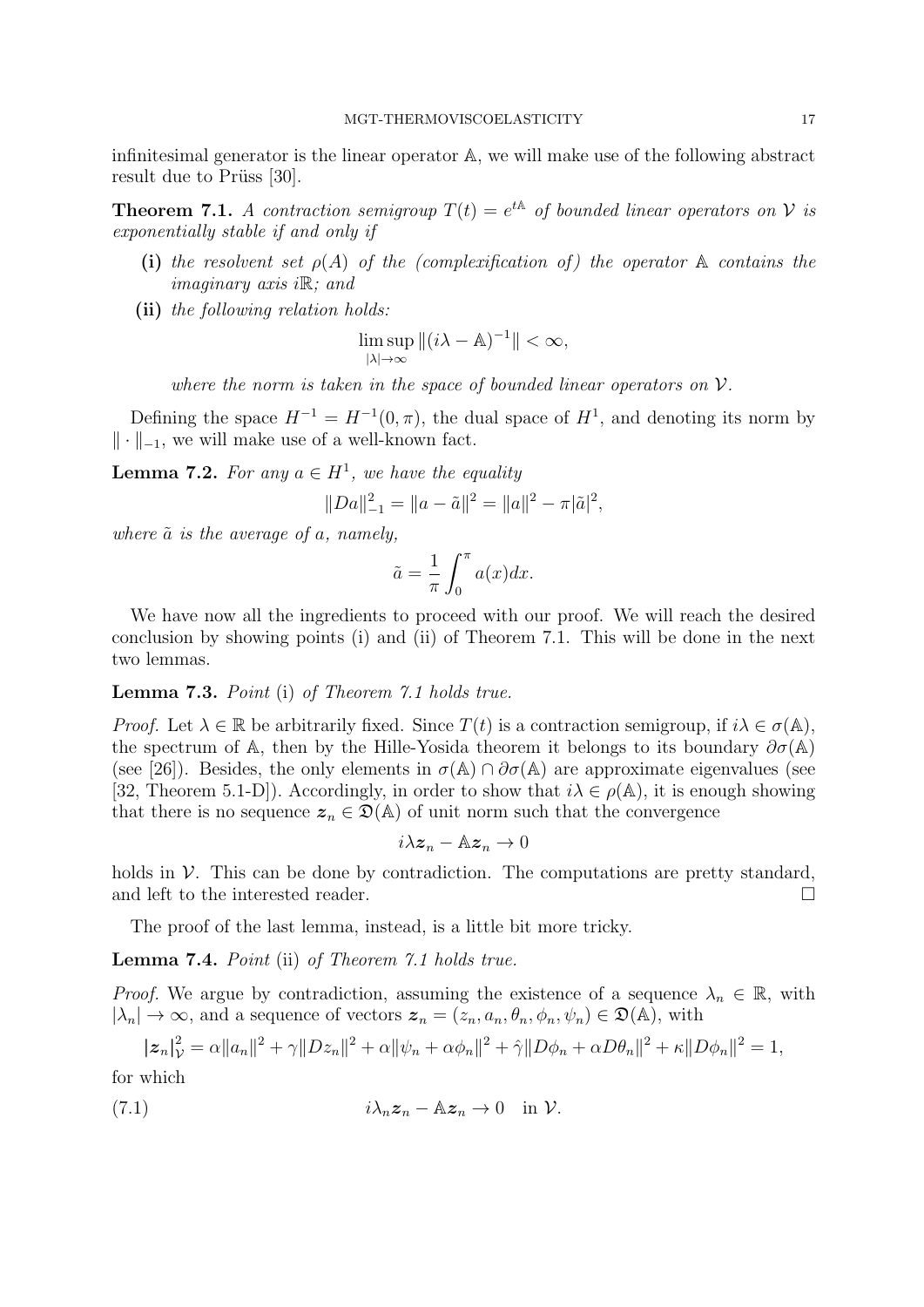Componentwise,

$$
(7.2) \t\t\t i\lambda_n z_n - a_n \to 0 \t\t in H^1,
$$

(7.3) 
$$
i\lambda_n a_n - \beta D^2 z_n + \alpha D\phi_n + D\psi_n \to 0 \quad \text{in } H,
$$

(7.4) 
$$
i\lambda_n\theta_n - \phi_n \to 0 \quad \text{in } H^1,
$$

(7.5) 
$$
i\lambda_n \phi_n - \psi_n \to 0 \quad \text{in } H^1,
$$

(7.6) 
$$
i\lambda_n \psi_n + \alpha \psi_n - \hat{\beta} D^2 \phi_n - \hat{\gamma} D^2 \theta_n + D a_n \to 0 \quad \text{in } H.
$$

Multiplying (7.1) by  $z_n$  in  $\mathcal V$ , and taking the real part, we have

$$
\mathrm{Re}\langle i\lambda_n\boldsymbol{z}_n-\mathbb{A}\boldsymbol{z}_n,\boldsymbol{z}_n\rangle_{\mathcal{V}}=\alpha\kappa||D\phi_n||^2\to 0,
$$

yielding the convergence

$$
\phi_n \to 0 \quad \text{in } H^1.
$$

In turn, as  $|\lambda_n| \to \infty$ , we infer from (7.4) that

$$
\theta_n \to 0 \quad \text{in } H^1.
$$

Moreover, using (7.5),

$$
\xi_n = \frac{\psi_n}{\lambda_n} \to 0 \quad \text{in } H^1.
$$

Dividing (7.6) by  $\lambda_n$ , and then taking the product with  $\psi_n$ ,

$$
\frac{i\lambda_n + \alpha}{\lambda_n} ||\psi_n||^2 + \hat{\beta} \langle D\phi_n, D\xi_n \rangle + \hat{\gamma} \langle D\theta_n, D\xi_n \rangle - \langle a_n, D\xi_n \rangle \to 0.
$$

Hence, we get

$$
\psi_n \to 0 \quad \text{in } H.
$$

Up to now, the proof parallels the one in [31]. The new argument is the following: we multiply  $(7.2)$  by  $a_n$ , and  $(7.3)$  by  $z_n$ , so obtaining

$$
i\lambda_n \langle z_n, a_n \rangle - ||a_n||^2 \to 0,
$$
  

$$
i\lambda_n \langle a_n, z_n \rangle + \beta ||Dz_n||^2 \to 0.
$$

Adding the first equation with the complex conjugate of the second one, we end up with

$$
\beta ||Dz_n||^2 - ||a_n||^2 \to 0.
$$

On the other hand, since  $|\boldsymbol{z}_n|^2_{\mathcal{V}} = 1$ , exploiting (7.7)-(7.9) we also know that

$$
\alpha ||a_n||^2 + \gamma ||Dz_n||^2 \to 1.
$$

Recalling that  $\alpha\beta = \gamma$ , we conclude that

$$
||a_n||^2 \to \frac{1}{2\alpha}.
$$

The strategy is showing that the latter convergence leads to a contradiction. Denote by *A* the inverse of the Laplace-Dirichlet operator *−D*<sup>2</sup> . It is well-known that *A* is a strictly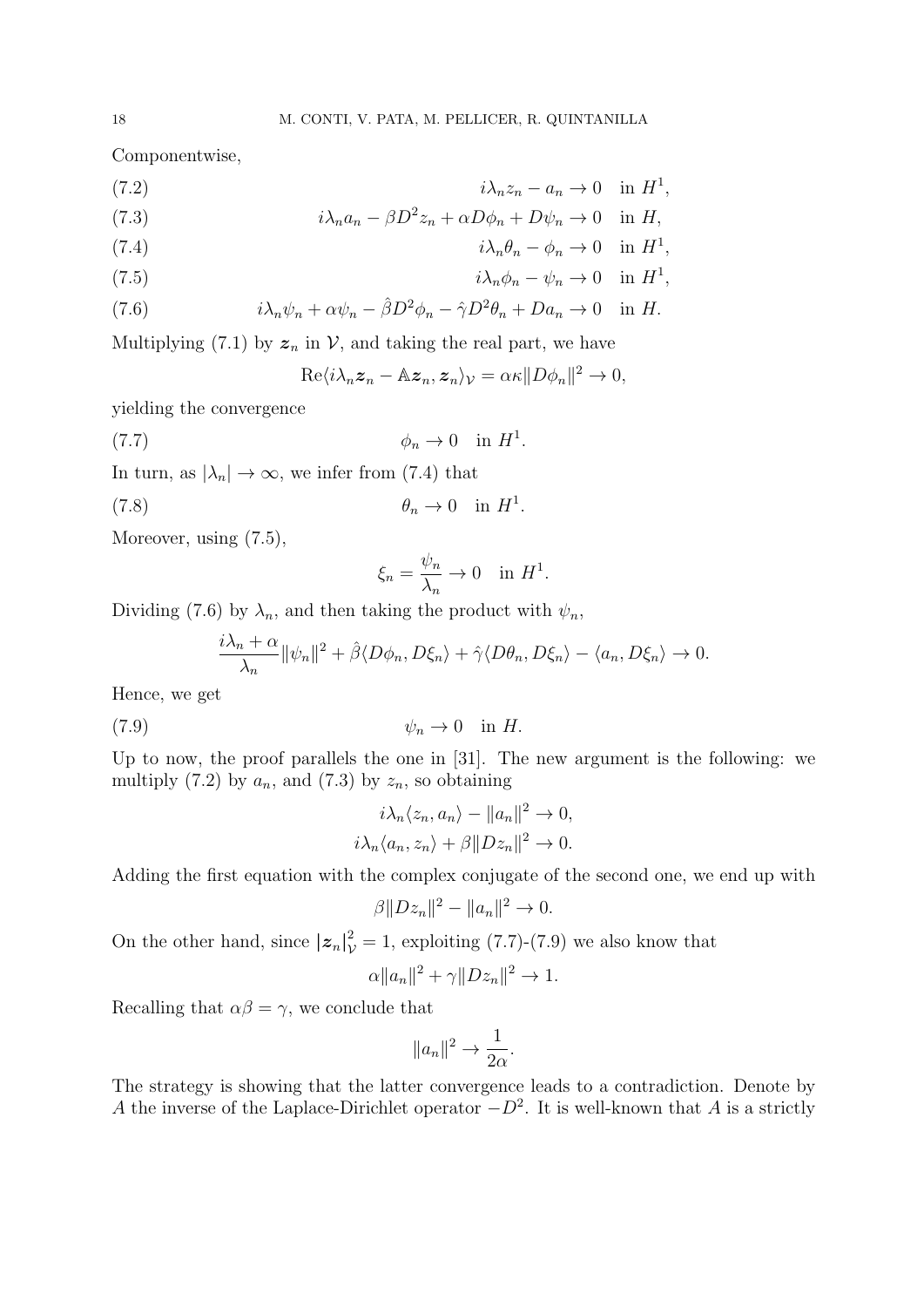positive selfadjoint operator mapping isometrically  $H^{-1}$  onto  $H^1$ . Observe first that (7.3) implies that

$$
(7.10) \t\t\t |\lambda_n| \|a_n\|_{-1} \le C,
$$

for some  $C > 0$ . Then, a multiplication of (7.6) by  $ADa_n$  yields

$$
||Da_n||_{-1}^2 \to 0.
$$

Indeed, the only nontrivial term to control is

$$
|\lambda_n \langle \psi_n, ADa_n \rangle| \le ||\psi_n|| |\lambda_n| ||a_n||_{-1} \le C ||\psi_n|| \to 0.
$$

Therefore, from Lemma 7.2 we learn that

$$
||a_n||^2 - \pi |\tilde{a}_n|^2 = ||a_n - \tilde{a}_n||^2 \to 0.
$$

Hence, up to a subsequence, there exists

$$
\tilde{a} \in \mathbb{C}
$$
 with  $|\tilde{a}|^2 = \frac{1}{2\pi\alpha}$ 

such that

$$
a_n \to \tilde{a} \quad \text{in } H \qquad \Rightarrow \qquad a_n \to \tilde{a} \quad \text{in } H^{-1}.
$$

At the same time, we infer from (7.10) the convergence

$$
a_n \to 0 \quad \text{in } H^{-1}.
$$

By the uniqueness of the limit, we draw a contradiction.  $\Box$ 

Appendix: The Linear Theory of Gurtin

Given a (visco)elastic heat conductor of mass density  $\rho > 0$  occupying a volume  $\Omega \subset \mathbb{R}^N$ at rest, we write the equations ruling the evolution of the displacement vector  $U_i = U_i(\boldsymbol{x}, t)$ and the entropy  $\eta = \eta(\mathbf{x}, t)$ , with  $(\mathbf{x}, t) \in \Omega \times \mathbb{R}$ . Introducing the velocity vector

$$
u_i = \dot{U}_i,
$$

these read

(A.1) 
$$
\begin{cases} \rho \dot{u}_i = \partial_j t_{ij}, \\ T_0 \dot{\eta} = \partial_i q_i, \end{cases}
$$

where  $t_{ij} = t_{ij}(\boldsymbol{x}, t)$  is the stress tensor,  $q_i = q_i(\boldsymbol{x}, t)$  is the heat flux vector, and  $T_0 > 0$ is the reference temperature, assumed to be uniform. The distinctive character of the theory lies in the choice of the constitutive equations for  $t_{ij}$ ,  $\eta$  and  $q_i$ , which in this case take the form

(A.2) 
$$
t_{ij}(t) = \int_{-\infty}^{t} \left[ c_{ijrs}(t-y) \partial_s u_r(y) + g_{ij}(t-y) \dot{\theta}(y) + h_{ijr}(t-y) \partial_r \theta(y) \right] dy,
$$

(A.3) 
$$
\eta(t) = \int_{-\infty}^{t} \left[ l_{ij}(t-y)\partial_j u_i(y) + a(t-y)\dot{\theta}(y) + m_i(t-y)\partial_i \theta(y) \right] dy,
$$

(A.4) 
$$
q_i(t) = \int_{-\infty}^t \left[ T_0 f_{rsi}(t-y) \partial_s u_r(y) + T_0 n_i(t-y) \dot{\theta}(y) + k_{ij}(t-y) \partial_j \theta(y) \right] dy.
$$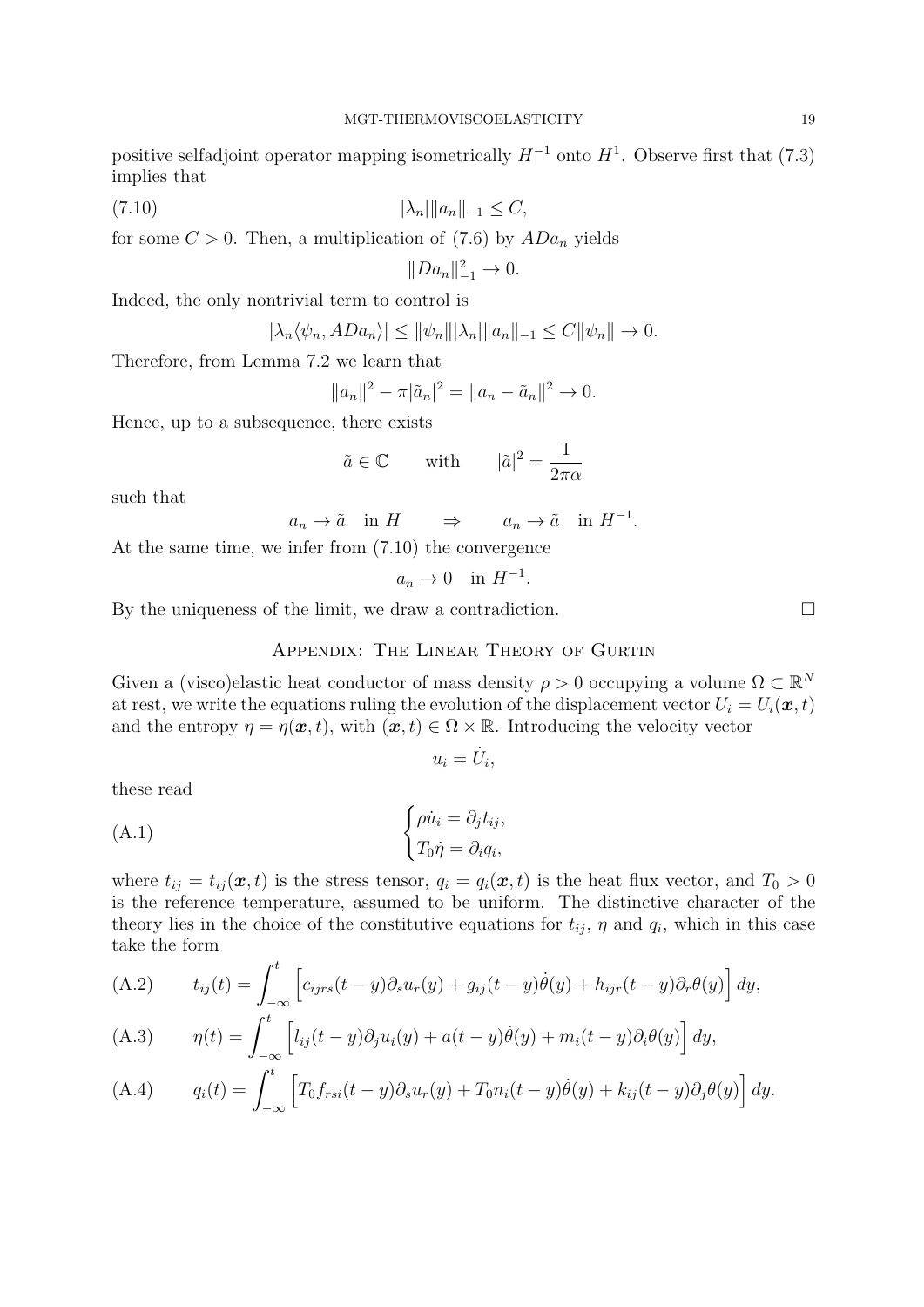In what follows, we will set for simplicity  $T_0 = 1$ . Besides on the time t, all the other quantities appearing above depend on the space variable *x*, thereafter omitted. Here, *θ* is the relative temperature, while

$$
c_{ijrs}, g_{ij}, l_{ij}, k_{ij}, a \qquad \text{and} \qquad h_{ijr}, f_{ijr}, m_i, n_i
$$

are the constitutive even and odd tensors. In particular: the fourth order tensor *cijrs*, the second order tensor  $l_{ij}$  and *a* are part of the generalized stress relaxation function;  $k_{ij}$  is the thermal conductivity tensor; and  $g_{ij}$  is the stress temperature relaxation tensor. It is natural to assume symmetry in the first two indices for  $h_{ijl}$  and  $f_{ijl}$ , to wit,

$$
h_{ijr} = h_{jir}, \t f_{ijr} = f_{jir}.
$$

In the linear theory of M.E. Gurtin, the fundamental assumption is the *invariance under temporal inversion of the production of the entropy*, which translates into the following symmetries (see Theorem 3 and Corollary 2 in [14]):

$$
c_{ijrs} = c_{rsij}, \qquad l_{ij} = l_{ji}, \qquad k_{ij} = k_{ji},
$$

as well as into the equalities

$$
g_{ij} = -l_{ij}, \qquad h_{ijr} = f_{ijr} + \mathfrak{c}, \qquad m_i = -n_i + \mathfrak{c},
$$

for a certain  $\mathfrak{c} = \mathfrak{c}(x)$ . Under the physically meaningful assumptions that  $h_{ijr}$ ,  $f_{ijr}$  and  $m_i, n_i$  vanish at infinity (see Corollary 3 in [14] and the previous comments), the function c is zero, so that

$$
h_{ijr} = f_{ijr}, \qquad m_i = -n_i.
$$

Choosing specific forms of the tensors above gives rise to different thermoelastic and thermoviscoelastic models.

**A.1. Thermoelasticity without energy dissipation.** We begin to analyze the particular case in which all the constitutive functions are independent of time. Namely, we assume that

$$
c_{ijrs}(t) = c_{ijrs}^*,
$$
  $l_{ij}(t) = l_{ij}^*,$   $k_{ij}(t) = k_{ij}^*,$   $a(t) = a^*,$ 

and

$$
h_{ijr}(t) = h_{ijr}^*, \qquad m_i(t) = m_i^*,
$$

where all the *star* objects depend only on x. From our previous discussion, the other quantities of the model become

$$
g_{ij}(t) = -l_{ij}^*,
$$
  $f_{ijr}(t) = h_{ijr}^*,$   $n_i(t) = -m_i^*.$ 

We require that  $c_{ijrs}^*$ ,  $k_{ij}^*$  and  $a^*$  be positive definite. At this point, we define the thermal displacement

$$
\Theta(t) = \Theta(0) + \int_0^t \theta(y) dy,
$$

satisfying the relation  $\dot{\Theta} = \theta$ . Making the reasonable positions that

$$
\partial_j U_i(-\infty) = \theta(-\infty) = \partial_i \Theta(-\infty) = 0,
$$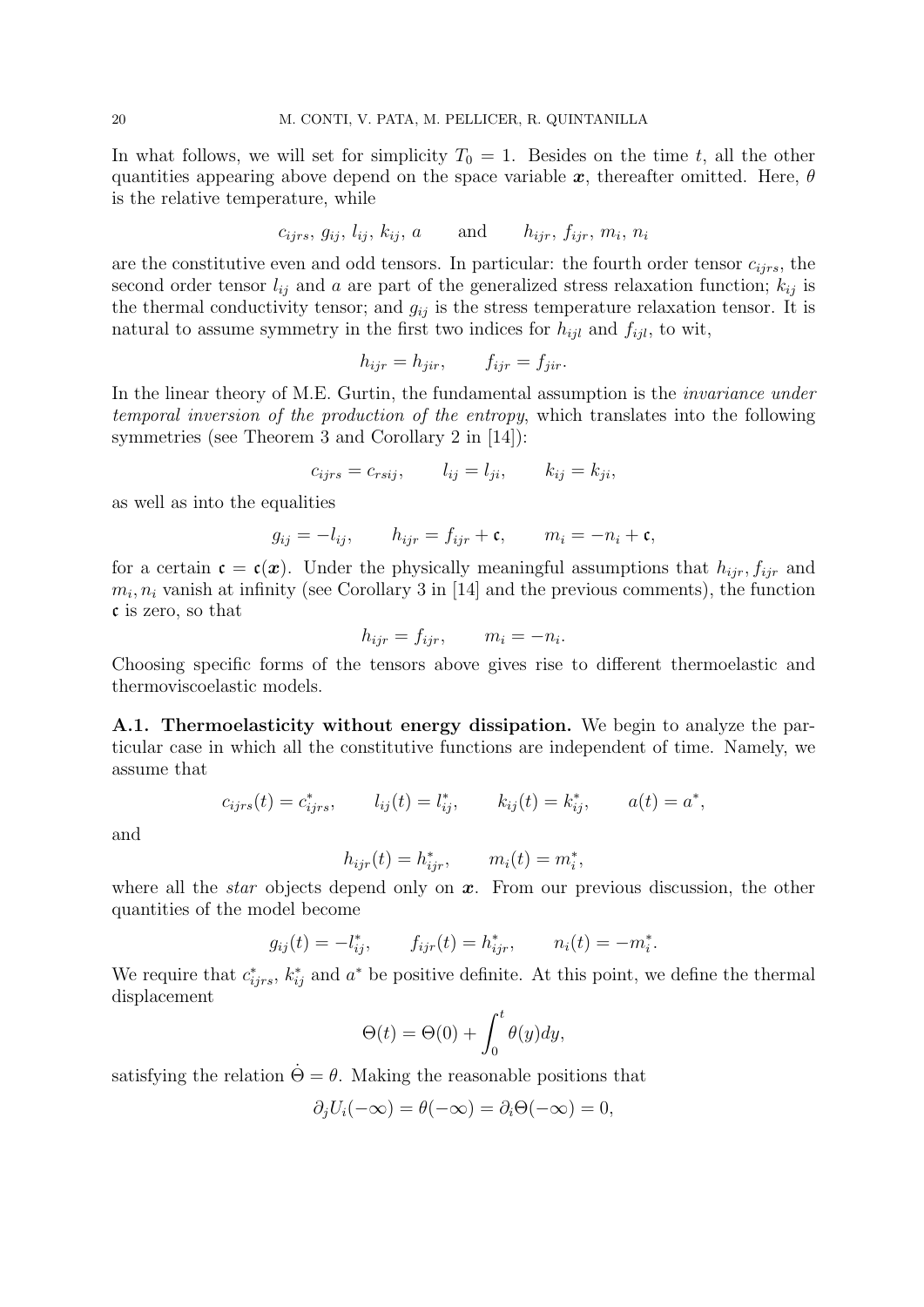upon plugging  $(A.2)-(A.4)$  into  $(A.1)$  we arrive at the system

$$
\begin{cases}\n\rho \dot{u}_i = \partial_j \left[ c_{ijrs}^* \partial_s U_r - l_{ij}^* \theta + h_{ijr}^* \partial_r \Theta \right], \\
a^* \dot{\theta} = \partial_i \left[ h_{rsi}^* \partial_s U_r - m_i^* \theta + k_{ij}^* \partial_j \Theta \right] - l_{ij}^* \partial_j u_i - m_i^* \partial_i \theta.\n\end{cases}
$$

A derivation with respect to time yields

(A.5) 
$$
\begin{cases} \rho \ddot{u}_i = \partial_j \left[ c_{ijrs}^* \partial_s u_r - l_{ij}^* \dot{\theta} + h_{ijr}^* \partial_r \theta \right], \\ a^* \ddot{\theta} = \partial_i \left[ h_{rsi}^* \partial_s u_r - m_i^* \dot{\theta} + k_{ij}^* \partial_j \theta \right] - l_{ij}^* \partial_j \dot{u}_i - m_i^* \partial_i \dot{\theta}. \end{cases}
$$

This is known as the system of thermoelasticity without energy dissipation, or of type II in the terminology of Green and Naghdi, which has deserved much attention in recent years (see, e.g., [15, 16, 21, 25]). For the more physically relevant case of centrosymmetric materials, the tensors of odd order vanish, that is,  $h_{rsi}^* = 0$  and  $m_i^* = 0$ . Accordingly, (A.5) reduces to system (2.2) of Section 2.

A.2. MGT-thermoelasticity. Again, we assume that all the constitutive functions, with the only exception of the thermal conductivity tensor  $k_{ij}$ , are independent of time, and we rename them as before. Concerning  $k_{ij}$ , we assume the history-dependence form

$$
k_{ij}(t) = k_{ij}^* \left( 1 - e^{-\frac{t}{\tau}} \right) + \frac{1}{\tau} \hat{k}_{ij} e^{-\frac{t}{\tau}},
$$

where  $\tau > 0$  is a small relaxation parameter, and  $\hat{k}_{ij} = \hat{k}_{ij}(\boldsymbol{x})$  is symmetric and positive definite, while we relax the positivity assumption on  $k_{ij}^*$ . Therefore, combining equations  $(A.1)-(A.4)$ , we are led to

(A.6) 
$$
\begin{cases} \rho \ddot{u}_i = \partial_j \left[ c_{ijrs}^* \partial_s u_r - l_{ij}^* \dot{\theta} + h_{ijr}^* \partial_r \theta \right], \\ \tau a^* \ddot{\theta} + a^* \ddot{\theta} = \partial_i \left[ h_{rsi}^* (\partial_s u_r + \tau \partial_s \dot{u}_r) - m_i^* (\dot{\theta} + \tau \ddot{\theta}) + k_{ij}^* \partial_j \theta + \hat{k}_{ij} \partial_j \dot{\theta} \right] \\ - l_{ij}^* (\partial_j \dot{u}_i + \tau \partial_j \ddot{u}_i) - m_i^* (\partial_i \dot{\theta} + \tau \partial_i \ddot{\theta}). \end{cases}
$$

To be more precise, the second equation above is obtained by computing

$$
\frac{d}{dt}(\dot{\eta} + \tau \ddot{\eta}).
$$

System (A.6) is the natural extension of the one proposed in [31] for centrosymmetric materials, and can be viewed as the general model for the MGT-thermoelasticity, where the temperature obeys to an equation of MGT type. When dealing with centrosymmetric materials,  $h_{ijr} = 0$  and  $m_i = 0$ , so that (A.6) takes the simpler form (2.3).

**A.3. MGT-Thermoviscoelasticity.** We have seen that MGT-thermoelasticity is derived from the Gurtin theory, assuming the dependence of the thermal conductivity tensor  $k_{ij}$  on its history in a certain form. Now we show that MGT-thermoviscoelasticity can be obtained in a similar way, by postulating this memory dependence form in the other tensors. This recalls some ideas developed in [7] and [20], where different levels of viscosity in the form of memory terms lead to different forms of damping, and where the relation between the MGT equation (2.1) and linear viscosity is investigated. We will restrict our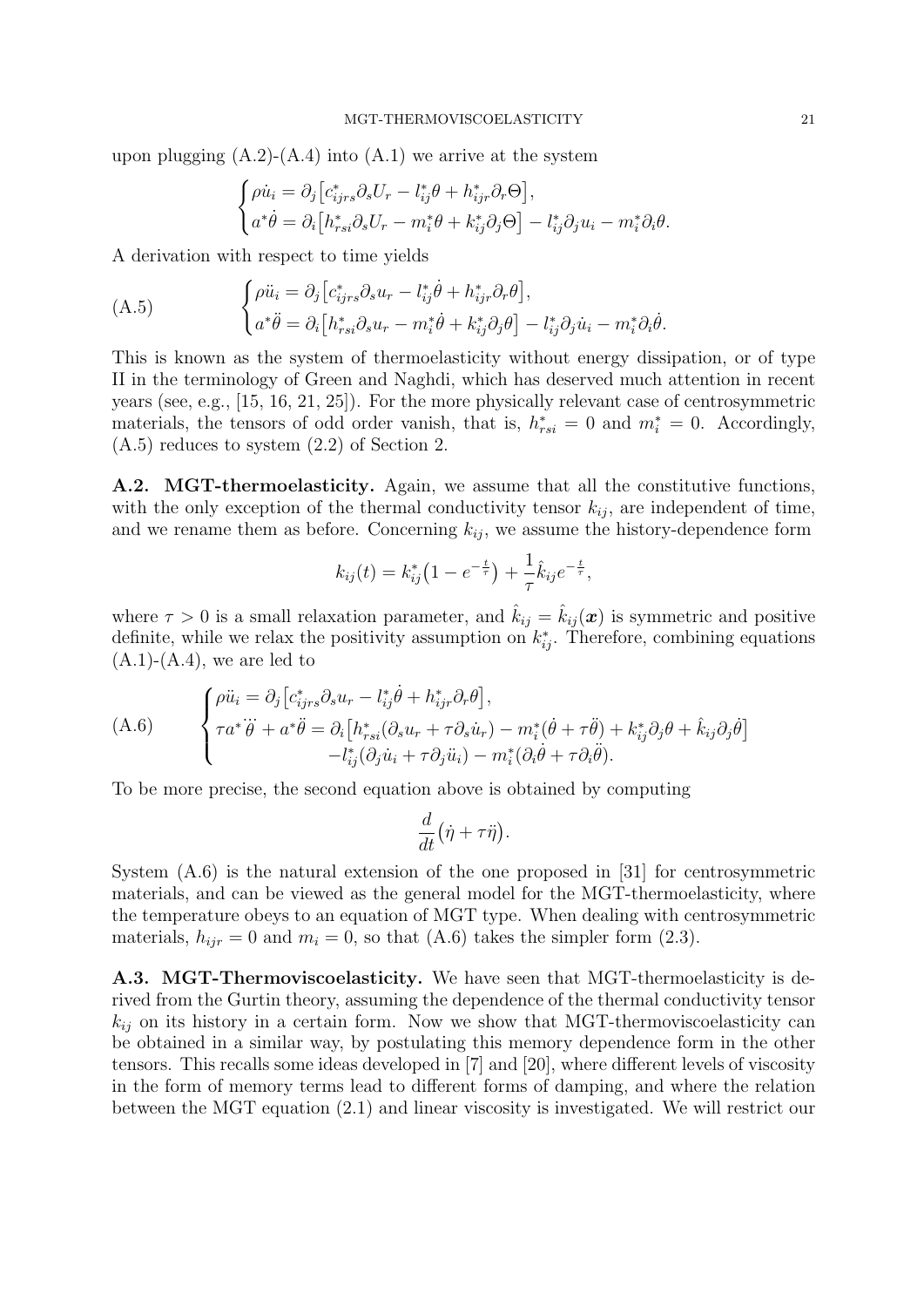attention to centrosymmetric materials, where odd order tensors vanish. We also suppose that *all* the constitutive functions exhibit the same history-dependence form

$$
c_{ijrs}(t) = c_{ijrs}^* (1 - e^{-\frac{t}{\tau}}) + \frac{1}{\tau} \hat{c}_{ijrs} e^{-\frac{t}{\tau}},
$$
  
\n
$$
l_{ij}(t) = l_{ij}^* (1 - e^{-\frac{t}{\tau}}) + \frac{1}{\tau} \hat{l}_{ij} e^{-\frac{t}{\tau}},
$$
  
\n
$$
k_{ij}(t) = k_{ij}^* (1 - e^{-\frac{t}{\tau}}) + \frac{1}{\tau} \hat{k}_{ij} e^{-\frac{t}{\tau}},
$$
  
\n
$$
a(t) = a^* (1 - e^{-\frac{t}{\tau}}) + \frac{1}{\tau} \hat{a} e^{-\frac{t}{\tau}},
$$

for a small relaxation parameter  $\tau > 0$ , where

$$
\hat{c}_{ijrs} = \hat{c}_{ijrs}(\boldsymbol{x}), \qquad \hat{l}_{ij} = \hat{l}_{ij}(\boldsymbol{x}), \qquad \hat{k}_{ij} = \hat{k}_{ij}(\boldsymbol{x}), \qquad \hat{a} = \hat{a}(\boldsymbol{x}).
$$

The tensors  $\hat{c}_{ijrs}$ ,  $\hat{k}_{ij}$ ,  $a^*$  and  $\hat{a}$  are positive definite, whereas the positivity of the remaining tensors is not required. Substituting these relations into  $(A.1)-(A.4)$ , we obtain our system  $(2.5)$ .

**Acknowledgments.** We are grateful to the anonymous Referees for useful suggestions and comments.

This research has been supported by the project "Análisis Matemático Aplicado a la Termomecánica" (PID2019-105118GB-I00), of the Ministerio de Ciencia, Innovación y Universidades of Spain. M. Pellicer is part of the Catalan Research group 2017 SGR 1392 and has been supported by the MINECO grant MTM2017-84214-C2-2-P (Spain). This work is also part of the project "Análisis Matemático Aplicado a la Termomecánica" which is currently submitted to the Spanish Ministry of Science Innovation and Universities.

#### **REFERENCES**

- [1] R. Borghesani, A. Morro, *Relaxation functions and time-reversal invariance in thermal and electric conduction*, Ann. Mat. Pura Appl. **114** (1977), 271–288.
- [2] F. Bucci, L. Pandolfi, *On the regularity of solutions to the Moore-Gibson-Thompson equation: a perspective via wave equations with memory*, J. Evol. Equ. **20** (2020), 837–867.
- [3] J.A. Conejero, C. Lizama, F. R´odenas, *Chaotic behaviour of the solutions of the Moore-Gibson-Thompson equation*, Appl. Math. Inf. Sci. **9** (2015), 2233–2238.
- [4] M. Conti, V. Pata, M. Pellicer, R. Quintanilla, *On the analyticity of the MGT-viscoelastic plate with heat conduction*, J. Differential Equations **269** (2020), 7862–7880.
- [5] M. Conti, V. Pata, R. Quintanilla, *Thermoelasticity of Moore-Gibson-Thompson type with history dependence in the temperature*, Asymptot. Anal. **120** (2020), 1-21.
- [6] F. Dell'Oro, I. Lasiecka, V. Pata, *The Moore-Gibson-Thompson equation with memory in the critical case*, J. Differential Equations **261** (2016), 4188–4222.
- [7] F. Dell'Oro, V. Pata, *On the Moore-Gibson-Thompson equation and its relation to linear viscoelasticity*, Appl. Math. Optim. **76** (2017), 641–655.
- [8] F. Dell'Oro, V. Pata, *On a fourth-order equation of Moore-Gibson-Thompson type*, Milan J. Math. **85** (2017), 215–234.
- [9] G.C. Gorain, *Stabilization for the vibrations modeled by the standard linear model of viscoelasticity*, Proc. Indian Acad. Sci. (Math. Sci.) **4** (2010), 495–506.
- [10] A.E. Green, K.A. Lindsay, *Thermoelasticity*, J. Elasticity **2** (1972), 1–7.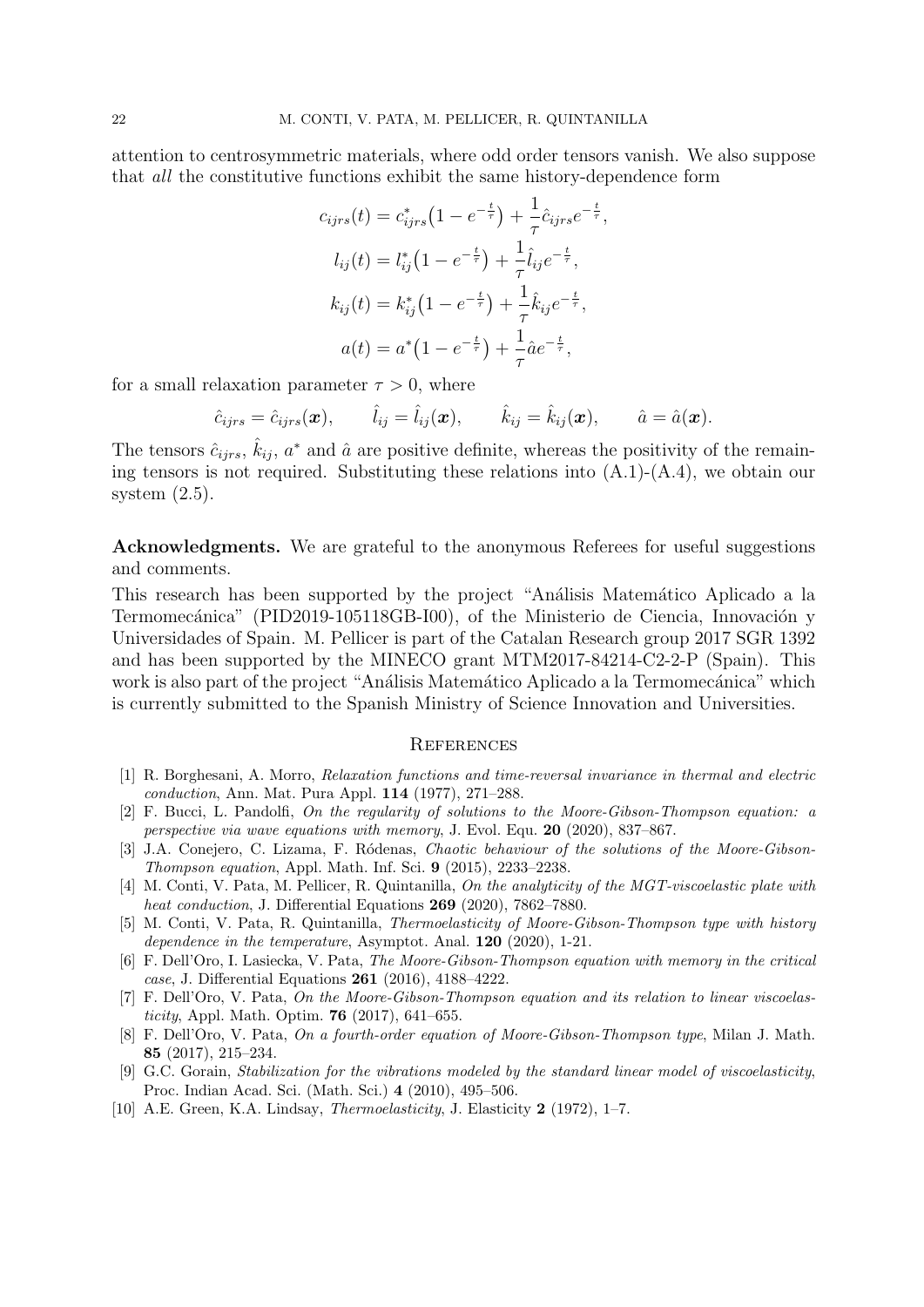- [11] A.E. Green, P.M. Naghdi, *On undamped heat waves in an elastic solid*, J. Thermal Stresses **15** (1992), 253–264.
- [12] A.E. Green, P.M. Naghdi, *Thermoelasticity without energy dissipation*, J. Elasticity **31** (1993), 189– 208.
- [13] A.E. Green, P.M. Naghdi, *A unified procedure for contruction of theories of deformable media. I. Classical continuum physics, II. Generalized continua, III. Mixtures of interacting continua*, Proc. Royal Society London A **448** (1995), 335–356, 357–377, 379–388.
- [14] M.E. Gurtin, *Time-reversal and symmetry in the thermodynamics of materials with memory*, Arch. Rational Mech. Anal. **44** (1971/72), 387–399.
- [15] D. Ieşan, *On the theory of thermoelasticity without energy dissipation*, J. Thermal Stresses 21 (1998), 295–307.
- [16] D. Ieşan, *Thermopiezoelectricity without energy dissipation*, Proc. R. Soc. Lond. Ser. A Math. Phys. Eng. Sci. **464** (2008), 631–656.
- [17] D. Ie¸san, A. Scalia *Some theorems in the theory of thermoviscoelasticity*, J. Thermal Stresses **12** (1989), 225–239.
- [18] R.J. Knops, E.W. Wilkes, *Theory of elastic stability*, C. Truesdell (Ed.), Encyclopedia of Physics VIa/3, pp.125–302, Springer-Verlag, Berlin, 1973.
- [19] B. Kaltenbacher, I. Lasiecka, R. Marchand, *Wellposedness and exponential decay rates for the Moore-Gibson-Thompson equation arising in high intensity ultrasound*, Control Cybernet. **40** (2011), 971– 988.
- [20] I. Lasiecka, X. Wang, *Moore-Gibson-Thompson equation with memory, part II: General decay of energy*, J. Differential Equations **259** (2015), 7610–7635.
- [21] M.C. Leseduarte, A. Magaña, R. Quintanilla, *On the time decay of solutions in porous-thermoelasticity of type II*, Discrete Contin. Dyn. Syst. Ser. B **13** (2010), 375–391.
- [22] H.W. Lord, Y. Shulman, *A generalized dynamical theory of thermoelasticity*, J. Mech. Phys. Solids **15** (1967), 299–309.
- [23] A. Magaña, R. Quintanilla, *On the existence and uniqueness in phase-lag thermoelasticity*, Meccanica **53** (2018), 125–134.
- [24] R. Marchand, T. McDevitt, R. Triggiani, *An abstract semigroup approach to the third order Moore-Gibson-Thompson partial differential equation arising in high-intensity ultrasound: structural decomposition, spectral analysis, exponential stability*, Math. Methods Appl. Sci. **35** (2012), 1896–1929.
- [25] A. Miranville, R. Quintanilla, *Exponential decay in one-dimensional type II thermoviscoelasticity with voids*, J. Comput. Appl. Math. **368** (2020), n.112573.
- [26] A. Pazy, *Semigroups of linear operators and applications to partial differential equations*, Springer-Verlag, New York, 1983.
- [27] M. Pellicer, R. Quintanilla, *On uniqueness and instability for some thermoemechanical problems involving the Moore-Gibson-Thompson equation*, Z. Angew. Math. Phys **71** (2020), no.3.
- [28] M. Pellicer, B. Said-Houari, *Wellposedness and decay rates for the Cauchy problem of the Moore-Gibson-Thompson equation arising in high intensity ultrasound*, Appl. Math. Optim. **80** (2019), 447–479.
- [29] M. Pellicer, J. Solà-Morales, *Optimal scalar products in the Moore-Gibson-Thompson equation*, Evol. Equ. Control Theory **8** (2019), 203–220.
- [30] J. Prüss, *On the spectrum of*  $C_0$ -semigroups, Trans. Amer. Math. Soc. **284** (1984), 847–857.
- [31] R. Quintanilla, *Moore-Gibson-Thompson thermoelasticity*, Math. Mech. Solids, **24** (2019), 4020– 4031.
- [32] A.E. Taylor, *Introduction to functional analysis*, John Wiley & Sons, New York, 1958.
- [33] P.A. Thompson, *Compressible-fluid dynamics*, McGraw-Hill, New York, 1972.

Politecnico di Milano - Dipartimento di Matematica Via Bonardi 9, 20133 Milano, Italy *E-mail address*: monica.conti@polimi.it (M. Conti) *E-mail address*: vittorino.pata@polimi.it (V. Pata)